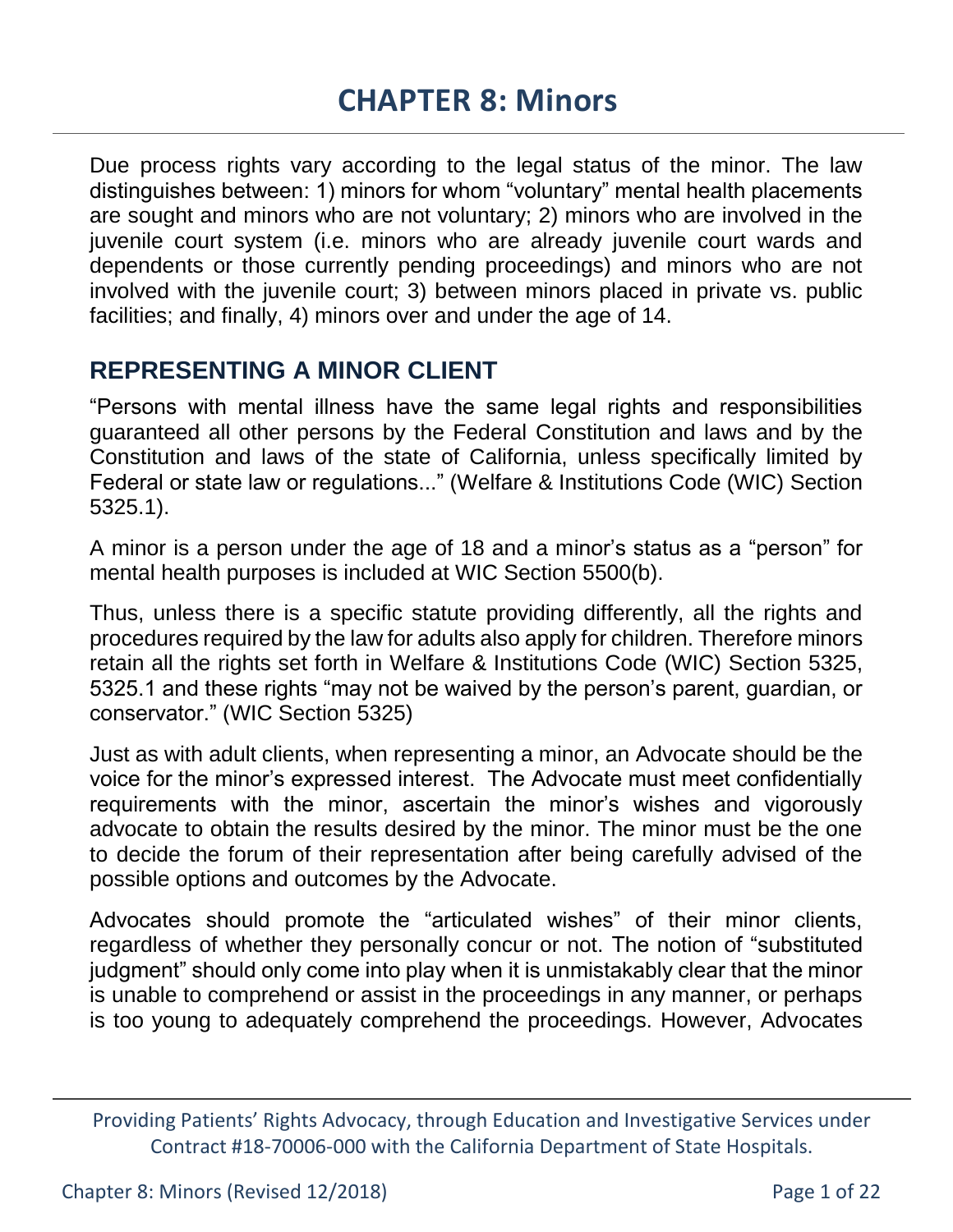must always ascertain whether there is a logical reason for the minor's decision, even if it is one that perhaps adults would not understand or rely upon.

# **LEGAL STATUS OF MINORS**

#### **INVOLUNTARY COMMITMENT OF A MINOR (72 HOUR HOLDS).**

Minors can be held under the same legal procedure for involuntary treatment as adults. (See Chapter 7 Legal Status).

Authorization for Voluntary Treatment and Inability to Get Consent from Parent/Guardian for Treatment

Minors may only be detained for involuntary treatment under WIC Section 5585.50 (a "5150" for minors) if authorization for voluntary treatment is not available. The inability to get consent from the minor's parent/guardian, however, does not preclude treatment of a minor held under the LPS Act.

If the minor is detained, the treating facility must "make every effort to notify the minor's parent or legal guardian as soon as possible after the minor is detained." However, inability to contact the parent or legal guardian does not preclude holding and treatment of a minor involuntarily. (WIC Sections 5585.50 and 5585.53)

#### **EVALUATION**

The required evaluation for involuntary treatment is more extensive for minors than adults. WIC Section 5585.52 requires that any minor detained under the 72 hour hold provisions, "shall receive a clinical evaluation consisting of multidisciplinary professional analyses of the minor's medical, psychological, developmental, educational, social, financial, and legal conditions as may appear to constitute a problem. This evaluation shall include a psychosocial evaluation of the family or living environment, or both. Persons providing evaluation services shall be properly qualified professionals...in the diagnosis and treatment of minors. Every effort shall be made to involve the minor's parent or legal guardian in the clinical evaluation."

#### **WHAT IS NOT PROOF OF A MENTAL DISORDER**

Mental retardation, epilepsy, or any other developmental disability, alcoholism or other drug abuse or repeated antisocial behavior do not, by themselves, constitute a mental disorder. (WIC Section 5585.25)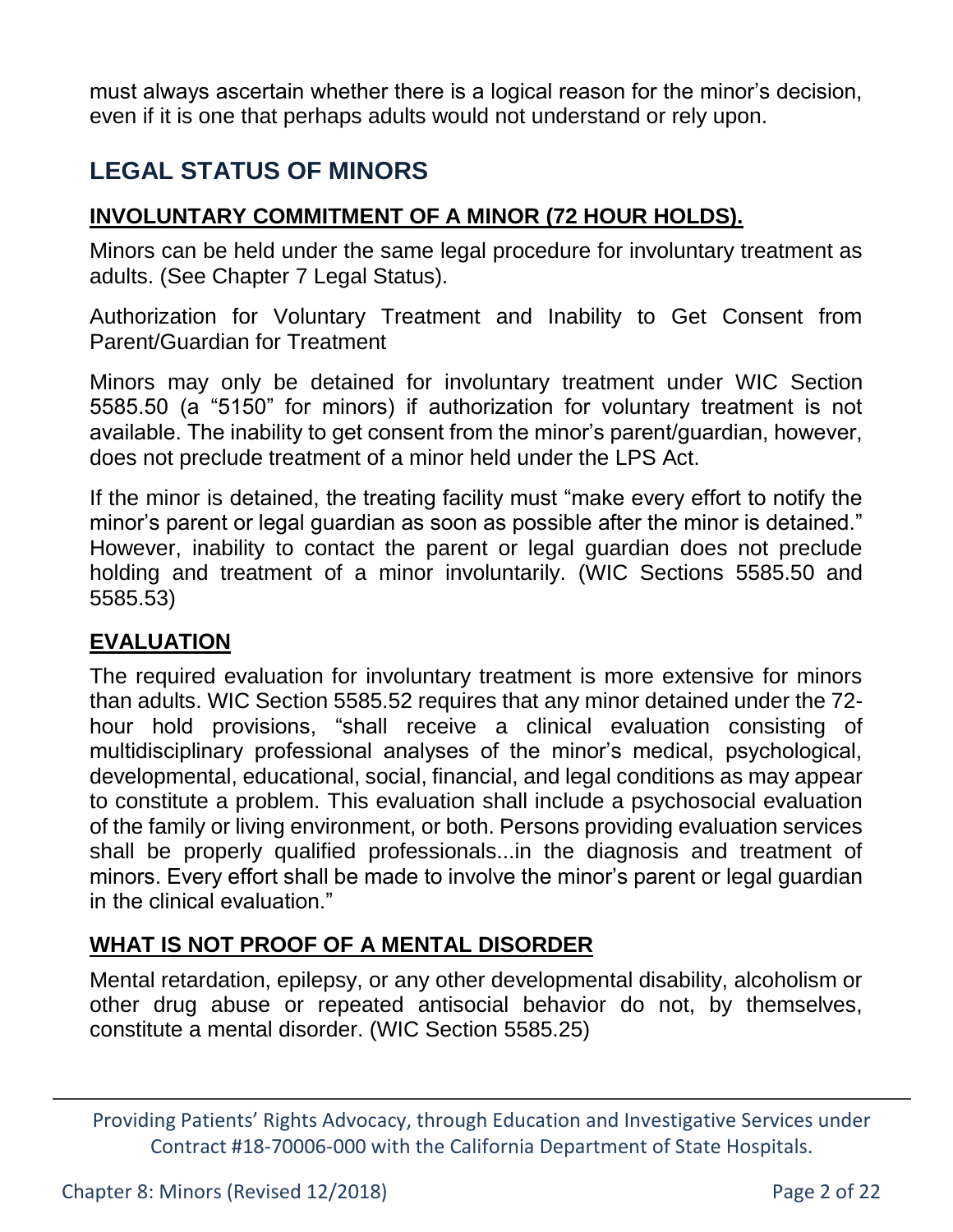Further, a minor is not mentally disordered for the purposes of commitment just because s/he exhibits behaviors described in WIC Sections 601, 602 (i.e. is habitually disobedient or truant or because s/he has violated a law defined as a crime).

#### **"GRAVE DISABILITY" IS DIFFERENT FOR MINORS**

Because there is always and adult or an agency responsible for providing food, clothing and shelter to minors, the definition of "gravely disabled" is different from the definition which applies to adults. WIC Section 5585.25 defines a "Gravely disabled minor" to mean a minor who, as a result of a mental disorder, is unable to use the elements of life which are essential to health, safety, and development, including food, clothing, and shelter, even though provided to the minor by others."

### **RIGHT TO WRIT OF HABEAS CORPUS HEARING**

Minors have the same statutory right to a writ of habeas corpus hearing as adults under the LPS Act.

#### **MINORS CANNOT BE CONFINED WITH ADULTS HELD UNDER THE LPS ACT.**

No minors under 16 years may be held with adults receiving psychiatric treatment under the provisions of LPS. The Department of Health Care Services is authorized by statute to issue waivers of this prohibition for counties who can show the requirement is a hardship due to inadequate or unavailable alternative resources. Before issuing such a waiver, the Department must "require the county to establish specific treatment protocols and administrative procedures for identifying and providing appropriate treatment to minors admitted with adults." (WIC Sections 5585.55 and 5751.7)

However, "no minor may be admitted for psychiatric treatment into the same treatment ward as any adult receiving treatment who is in the custody of any jailor for a violent crime, is a known registered sex offender, or has a known history of, or exhibits inappropriate, sexual, or other violent behavior which would present a threat to the physical safety of minors." (WIC Section 5751.7)

#### **TREATMENT PLAN**

If, in the opinion of the professional person conducting the evaluation, the minor will require additional mental health treatment, a treatment plan shall be written

Providing Patients' Rights Advocacy, through Education and Investigative Services under Contract #18-70006-000 with the California Department of State Hospitals.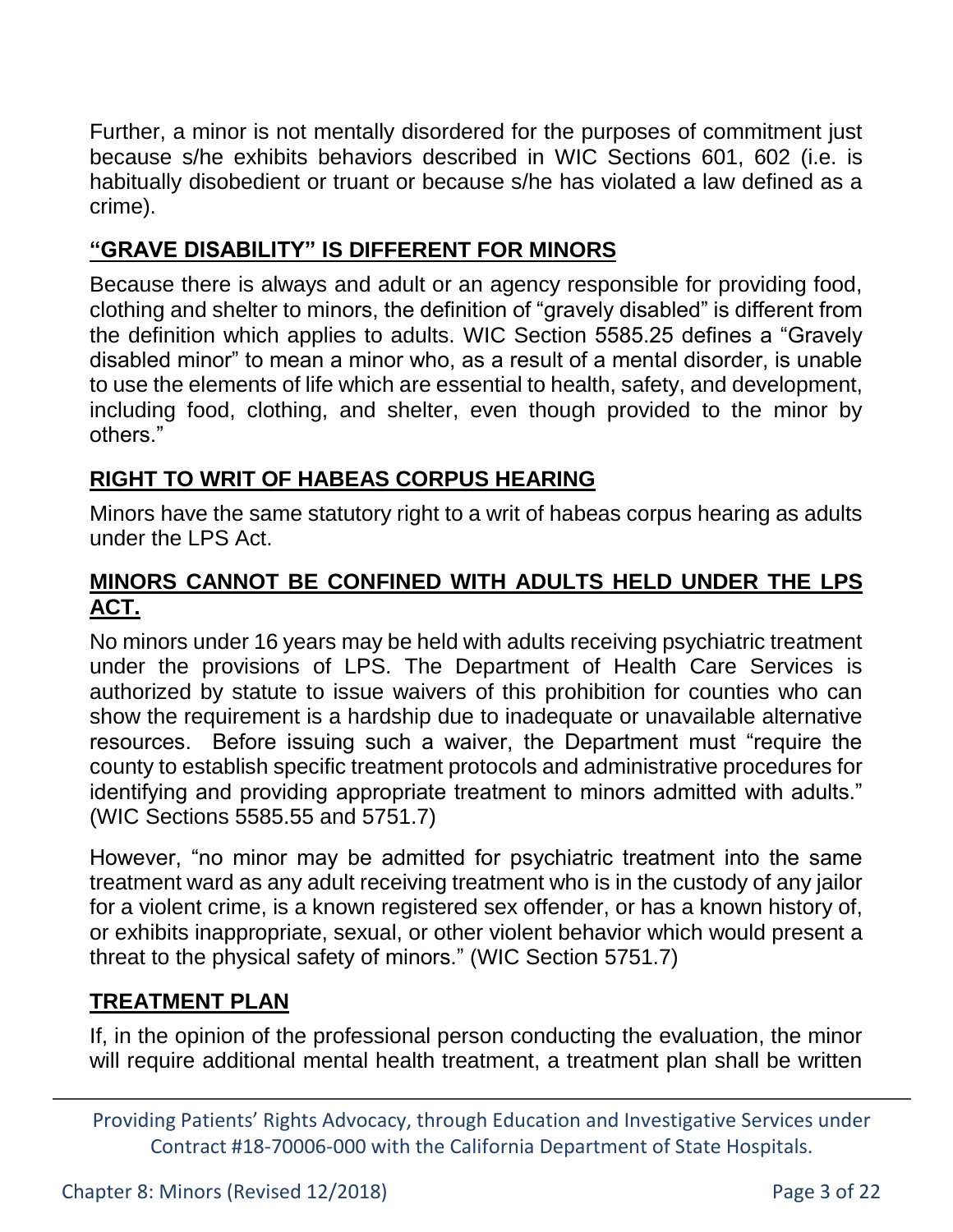and shall identify the least restrictive placement alternative in which the minor can receive the necessary treatment. (WIC Section 5585.53)

## **AFTERCARE PLAN REQUIRED FOR ALL INVOLUNTARY MINORS**

"A mentally ill minor, upon being considered for release from involuntary treatment, shall have an aftercare plan developed. The plan shall include education or training needs, provided these are necessary for the minor's wellbeing." (WIC Section 5585.57)

In addition, the facility must meet the aftercare plan requirements applicable to all patients: The minor, the minor's conservator, guardian or legally authorized representative must be given a written aftercare plan specifying the nature of the illness and follow up required, medications, including side effects and dosage schedules, the expected course of recovery, recommendations regarding treatment that are relevant to the minor's care, referrals to providers of medical and mental health services, and other relevant information. (WIC Section 5622).

### **LEAST RESTRICTIVE PLACEMENT**

When considering "least restrictive placement" in the mental health context for minors, inpatient confinement often is not appropriate. For minors many of the underlying issues often relate to a disruption in parenting, family life, or nurturing. These needs cannot be filled by an institution. Combined with the stigma that attaches to hospitalization and may follow a child through subsequent placements and school, the least restrictive environment appropriate for minors is almost always a family-based community setting with necessary supports, not a psychiatric facility or residential treatment center.

## **14 DAY CERTIFICATION**

If the treating facility determines that intensive treatment related to the mental disorder is required, a minor of any age may be certified. The minor gets exactly the same information, rights and representation as adults are given, including an explanation of the purpose for the certification and the opportunity to file a writ. The facility has the burden of proof to show that the minor is still a danger to self or others or gravely disabled (as defined for minors) and is not willing or able to accept voluntary treatment on the advice of counsel/Advocate. If a minor is placed on a 14-day hold pursuant to WIC Section 5250, the minor shall have a certification review hearing and be represented by the Patients' Rights Advocate or an attorney.

Providing Patients' Rights Advocacy, through Education and Investigative Services under Contract #18-70006-000 with the California Department of State Hospitals.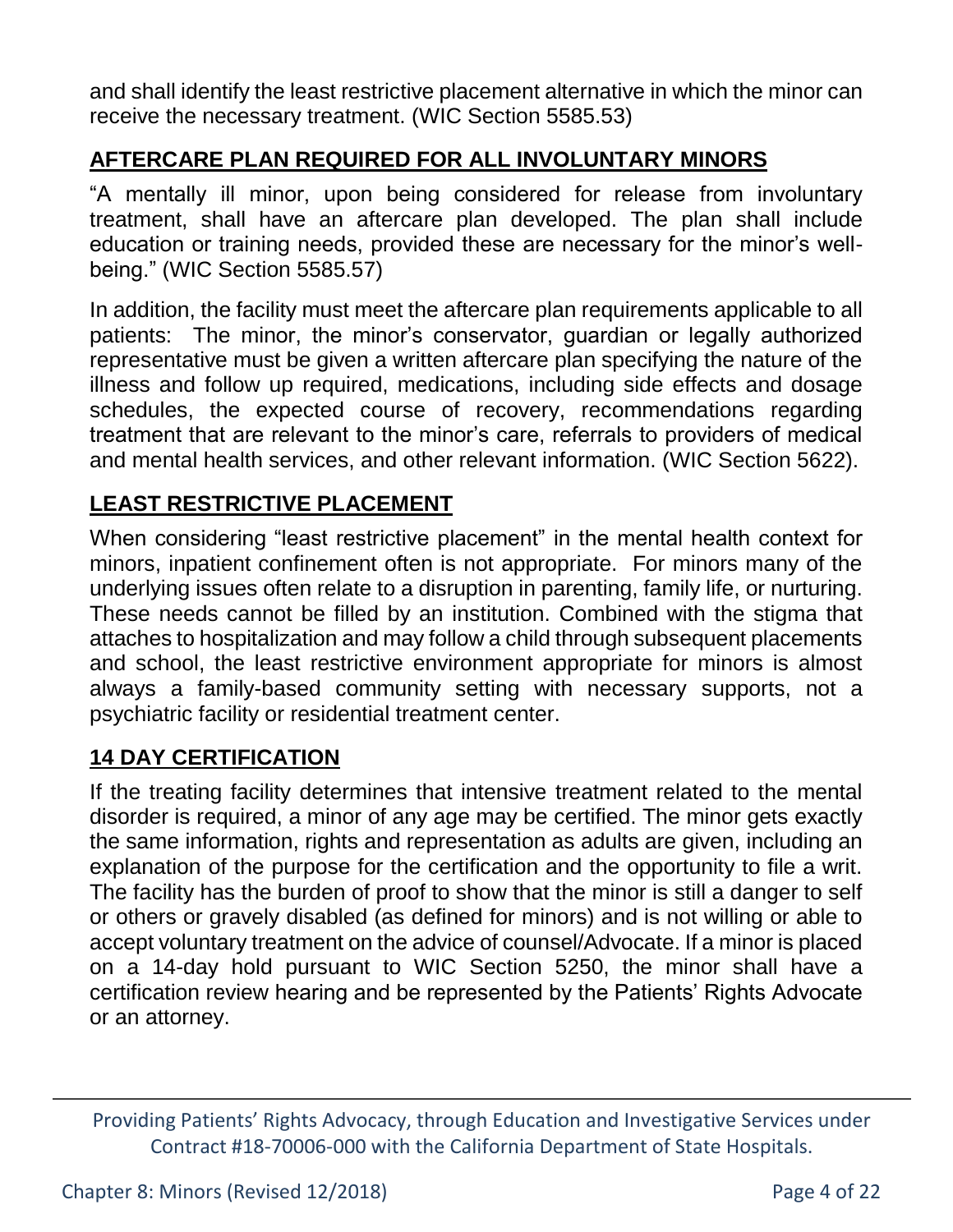### **SECOND 14 DAY CERTIFICATION FOR SUICIDAL MINORS**

Just as with adults, if the hospital seeks to hold the minor an additional 14 days because they believe there is an "imminent threat" that the minor will take their own life, then WIC Section 5260 procedures must be followed.

#### **ADDITIONAL 180 DAY HOLD AS A DANGER TO OTHERS**

Just as with adults, if the facility seeks to hold the minor as "dangerous to others," then the criteria in WIC Section 5300 must be shown.

# **CONSERVATORSHIP**

The process is the same for minors as for adults, but Advocates must keep in mind the definition of "grave disability" and "mental disorder" for minors found in WIC Section 5585.25. Additionally, "bizarre or eccentric behavior, even if it interferes with a person's normal intercourse with society, does not rise to a level warranting conservatorship except where such behavior renders the individual helpless to fend for themselves, or destroys their ability to meet those basic needs for survival." (Conservatorship of Smith, 187 Cal. App. 3d 903, 232 Cal. Rptr. 277 (1986))

# **MINORS UNDER THE JURISDICTION OF THE JUVENILE COURT**

This category includes wards of the court for being "habitually disobedient or truant" or for violating a law defined as a crime (WIC Sections 601, 602), and dependents of the court because their parents/guardians have been accused of abuse, neglect, or abandonment. (WIC Section 300).

The juvenile court does not have the authority to commit minors. LPS processes may only be used when inpatient mental health treatment is provided on an involuntary basis.

#### **INVOLUNTARY COMMITMENT OF A WARD OR DEPENDENT (WIC SECTION 5585.20).**

Minor's Commitment Criteria (72-Hour Hold). Minors in the following three categories: wards; dependents; or dependent petition pending, can be held for a 72-hour evaluation pursuant only to WIC Section 5585.20. The admission criteria are similar to those for adults-- they must be, as a result of a mental disorder, 1) danger to themselves, 2) danger to others, or 3) gravely disabled. WIC Section 5585.20 specifically requires that any evaluations be done according to the provisions set forth there. This can be a significant protection if the court wants to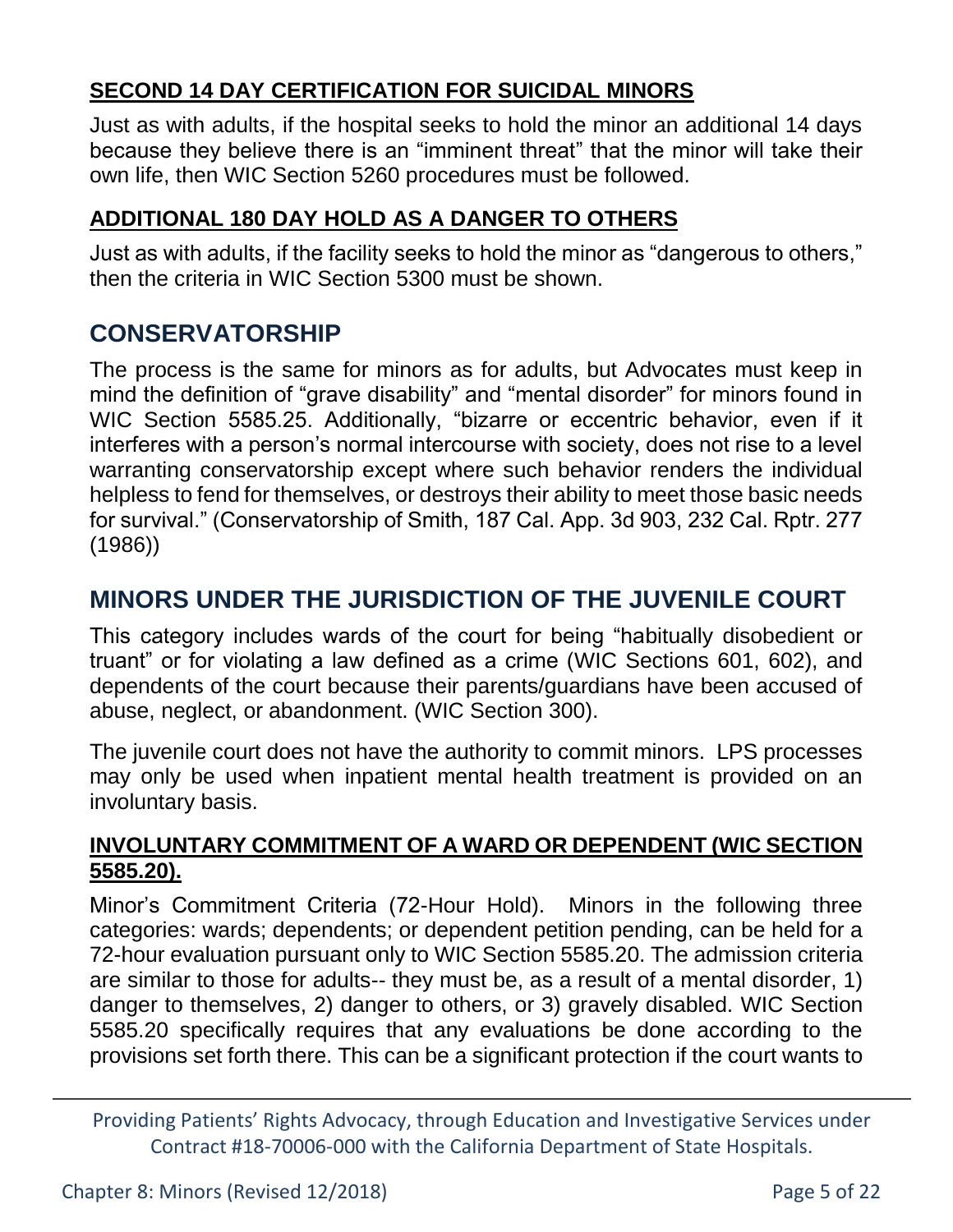send a child whose dependency petition is pending for a mental health "evaluation" under WIC Section 357 or Section 635.1, a similar provision for minors whose ward petition is pending.

When the court is in doubt as to whether a ward or dependent has a mental disorder, the court or person in charge can order the minor be taken to an LPSdesignated facility for an evaluation. (WIC Section 6550 et seq.; Penal Code Sections 4011.6, 4011.8)

In the 1975 case In re Michael E., 15 Cal. 3d 183, 538 P.2d 231, 123 Cal. Rptr. 103 (1975) the California Supreme Court determined that a ward of the court could not be signed in as a "voluntary" patient to the state hospital by either the juvenile court, or by a probation officer acting under its direction. The court held that the minor was entitled to LPS due process protections prior to such a commitment.

In another case, In re Michael D., 70 Cal. App. 3d 522, 140 Cal. Rptr. 1 (1977), the Court of Appeal followed In re Michael E. ruling that the court could not circumvent the minor's right to LPS protections by appointing a guardian. Although the facts in each of these cases involved commitment to a state hospital, both courts focused upon the lack of authority of the juvenile court to substitute consent for treatment for minors under its jurisdiction. Thus, the principles underlying these cases clearly apply to commitment in private facilities as well.

#### **VOLUNTARY COMMITMENT OF MINORS UNDER THE JURISDICTION OF THE JUVENILE COURT**

Welfare & Institutions Code Section 6552 is the provision for minor wards or dependents (WIC Sections 300, 600) who want either inpatient or outpatient mental health services. The public defender of the county must make the application on behalf of the minors. In some counties, the local rules of court allow for the Patients' Rights Advocate to complete the application with the minor if the minor's attorney is unavailable.

#### **1) Standard of Review**

The minor's request for voluntary treatment, either inpatient or outpatient, will be granted if the court "is satisfied... that the minor suffers from a mental disorder which may reasonably be expected to be cured or ameliorated by a course of treatment offered by the hospital, facility or program in which the minor wishes to be placed; and that there is no other available hospital, program, facility which might better serve the minor's medical needs and best interest." (WIC Section 6552).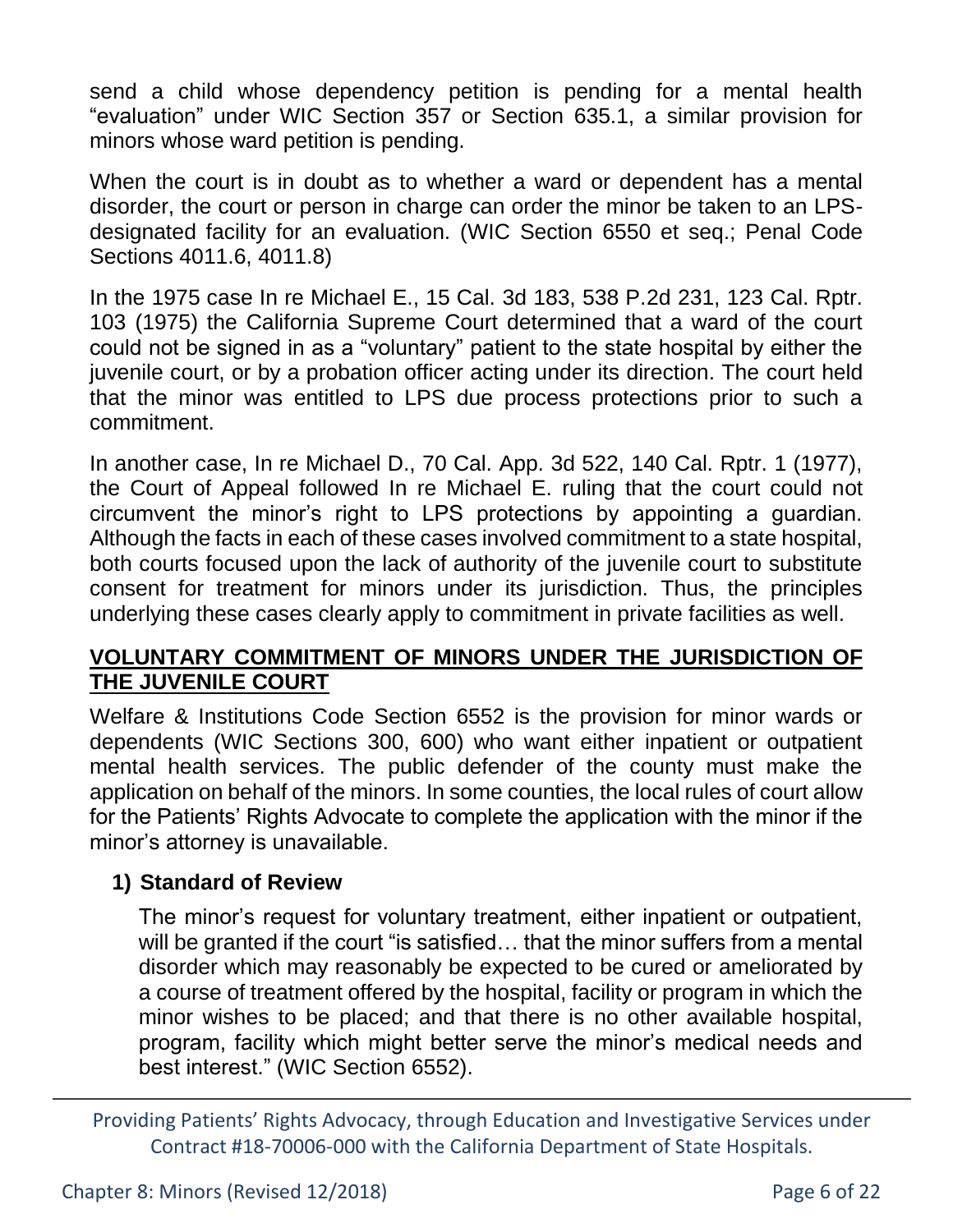Additionally, the court should ensure that efforts have been made to explain the probable nature and duration of treatment and that the minor actually wants treatment. The Advocate can offer technical assistance and placement suggestions to the public defender.

#### **2) Revocation of Consent**

A minor may revoke the application for voluntary treatment at any time. The process for revocation of minor's application is as follows:

- The minor notifies the facility or attorney/Advocate that s/he no longer agrees to accept treatment at the facility voluntarily.
- The facility or attorney/Advocate must immediately notify the court.
- The court must calendar a special hearing and notify all counsel and parties.
- After the hearing, the minor must be released to the court unless the minor is placed on an LPS hold.

# **MINORS IN CARE AND CONTROL OF THEIR PARENTS**

#### **"VOLUNTARILY PER PARENT" TREATMENT IN PRIVATE FACILITIES**

The "voluntary" admission of a minor means the parent or legal guardian wants the minor to be admitted to the hospital. It does not necessarily mean the minor wants or agrees to the hospitalization.

LPS requires specific "voluntary" admission procedures for minors admitted to private facilities by their parents. These admission procedures apply to minors who meet the following criteria:

- 1) The minor is not emancipated and is between 14 and 17 years old;
- 2) The minor is not also be committed under LPS provisions WIC Section 5585.50;
- 3) The minor is not voluntary under WIC Section 6552;
- 4) The minor is not a ward or dependent of the court;
- 5) The minor has a mental disorder.

(WIC Section 6002.10)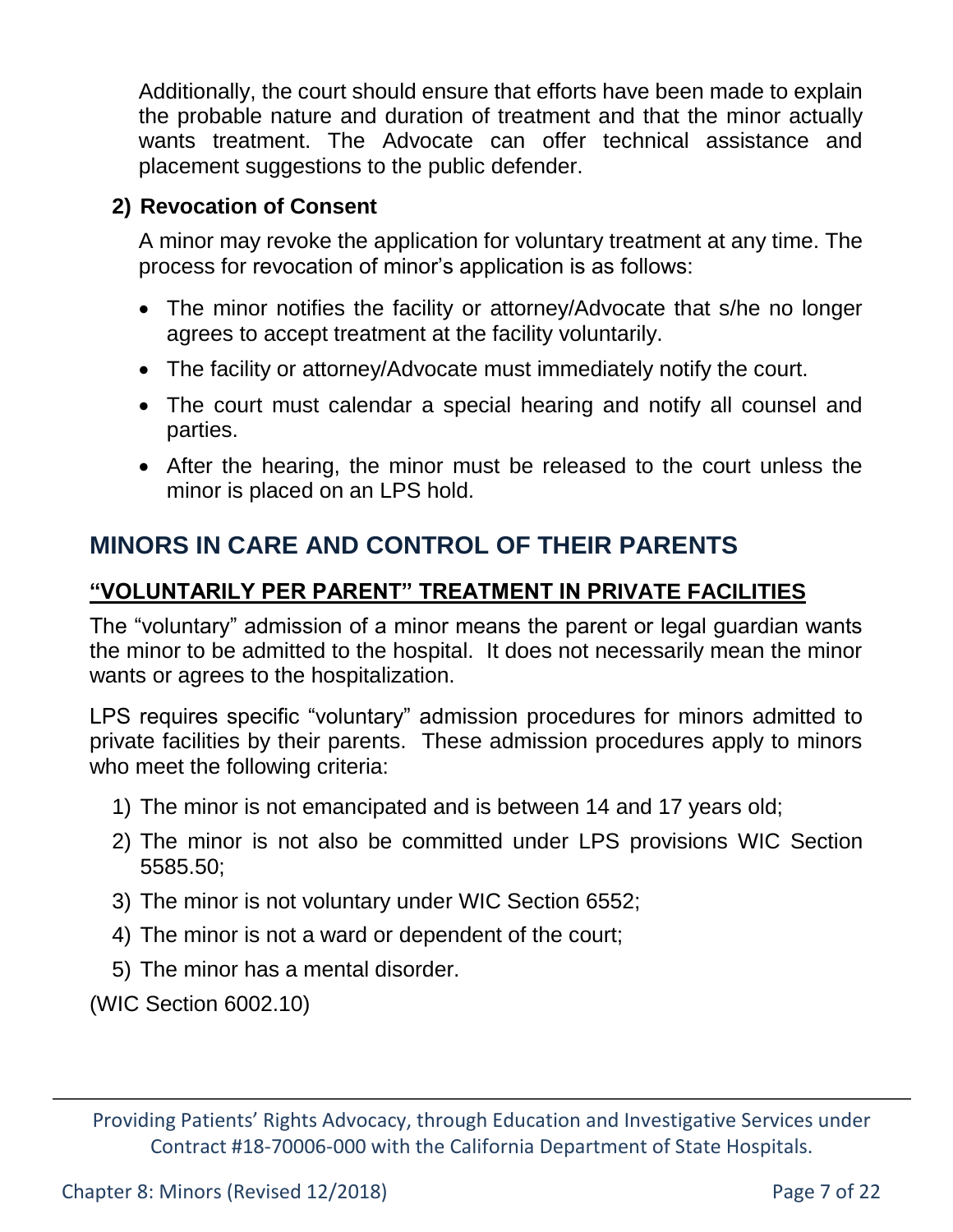It should be noted that although these admission procedures do not apply to minors detained on a 72-hour hold under LPS provisions of WIC 5585.50, LPS cannot be used to circumvent these minors' due process rights. In discussing minors initially brought in under LPS and later signed in by their parents, the California Hospital Association acknowledges, "These procedures [including the Independent Clinical Review] would apply…at the time of a change to voluntary status of a minor who was initially admitted on such a 72-hour hold if the other criteria are met." (MENTAL HEALTH LAW: A handbook of laws governing mental health treatment, 8th Edition (2014) California Hospital Association, pages 3.3 – 3.6)

Resistance to treatment may not be used as evidence that the minor has a mental disorder. Nor can behaviors described in WIC Sections 601, 602, i.e. habitually disobedient or truant or having violated criminal laws, be the sole basis for admittance. Nor can alcoholism, other drug abuse, or repeated antisocial behavior (WIC Sections 5585.25 and 6002.10).

The "voluntary" admission procedures that apply to minors meet the criteria above are as follows:

Prior to accepting written authorization for treatment, the private facility must provide the parent/guardian must be given orally and in writing, a full explanation of the treatment philosophy followed, including the use of seclusion and restraint, medication and how involved the parent/guardian can expect to be in the treatment process. It should be noted that seclusion and restraint laws apply equally to children and adults; therefore, parents/guardians cannot waive any of those precautions.

The professional person in charge of the admission must affirm in writing that meets the admission criteria above.

The private facility must inform the minor in writing about his/her right to an Independent Clinical Review (ICR) and give him/her a copy of the Department of Health Care Services rights of minors' booklet. (WIC Section 6002.15)

The private facility must notify the Patients' Rights Advocate within one day that the minor has been admitted. (WIC Section 6002.15(c)(2))

#### **RIGHT TO AN INDEPENDENT CLINICAL REVIEW**

A post-admission Independent Clinical Review (ICR) is conducted by a psychiatrist selected by the facility who may or may not have staff privileges at the hospital which is treating the minor. The ICR is conducted at the facility. Prior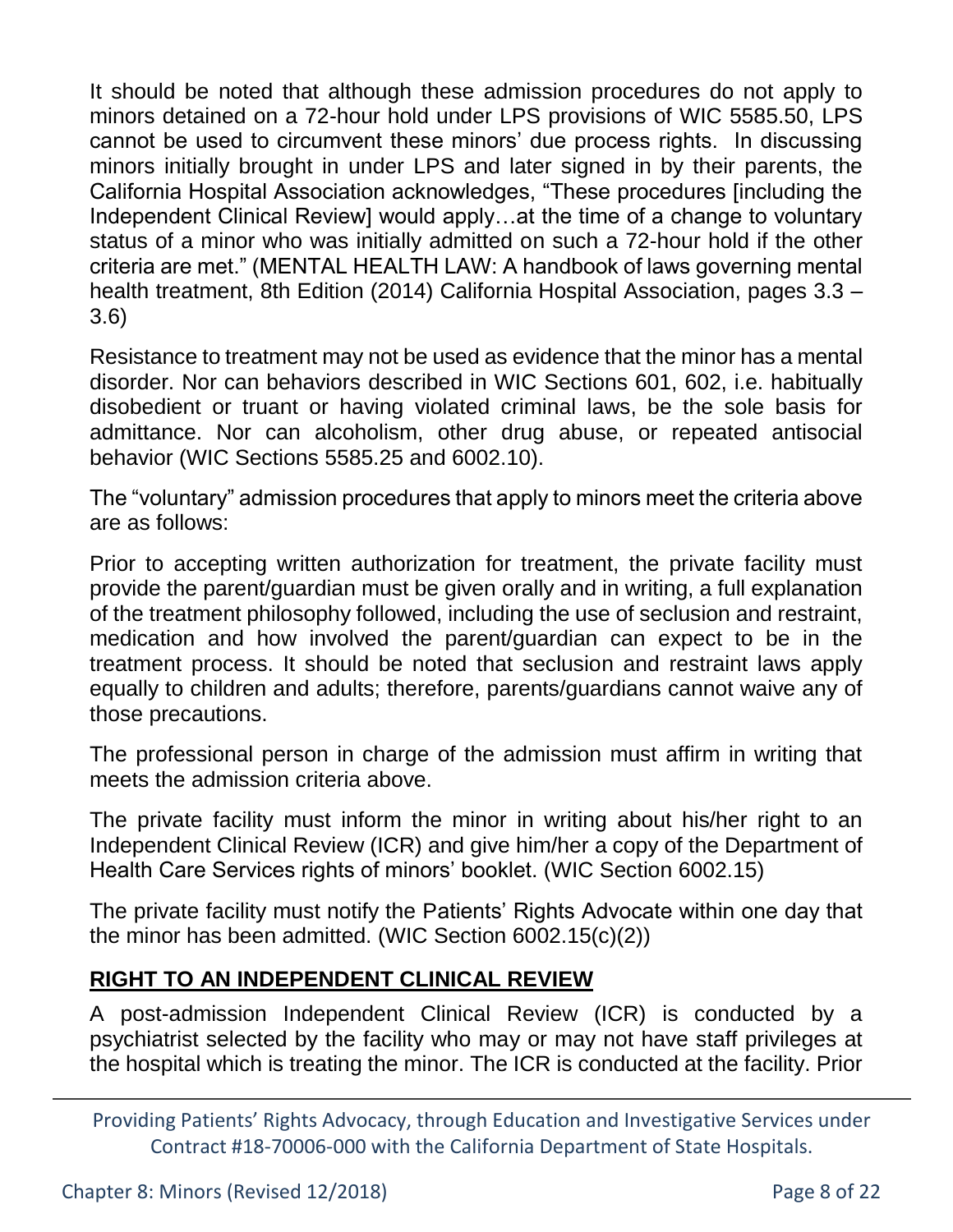to the ICR, the psychiatrist-reviewer must interview the minor, review clinical information, including past treatment and future treatment plans, and consult with the treating physician to review alternative options.

"Independent clinical reviewer" means a psychiatrist who is a neutral party to the review, with experience in treating adolescents. He/she shall have no financial relationship with the family or the treating physician. The county mental health director must approve the list of independent reviewers at least annually. (WIC Section 6002.25).

The ICR is not automatic, but is available to minors who request it. The request for an ICR must be made within the first ten days of admission and the review shall take place within five days of the request. The facility does have the obligation to inform the minor of the right to the ICR in writing. No party in the proceeding has the right to counsel, but the Patients' Rights Advocate is required to provide assistance to the minor at the review. (WIC Sections 6002.20(b) and 6002.30).

## **STANDARD OF REVIEW AT THE ICR**

The standard of review at the ICR is as follows:

- Whether the minor continues to have a mental disorder.
- Whether further inpatient treatment is reasonably likely to be beneficial to the minor's mental disorder, or
- Whether the placement in the facility represents the least restrictive, most appropriate available setting, within the constraints of reasonably available services, resources, and financial support, in which to treat the minor. (WIC Section 6002.30 (c)).

If the psychiatrist conducting the clinical review determines that further inpatient treatment in the facility is not reasonably likely to be beneficial to the minor's mental disorder or does not represent the least restrictive, most appropriate available setting in which to treat the minor, the minor shall be released from the facility to a custodial parent or guardian on the same day the determination was made. (WIC Section 6002.35 (d)).

The decision of the reviewing psychiatrist to release the minor is binding and not appealable. The minor shall be released to a custodial parent or guardian on the same day the determination was made. (WIC Sections 6002.35 (b) and (d)).

Providing Patients' Rights Advocacy, through Education and Investigative Services under Contract #18-70006-000 with the California Department of State Hospitals.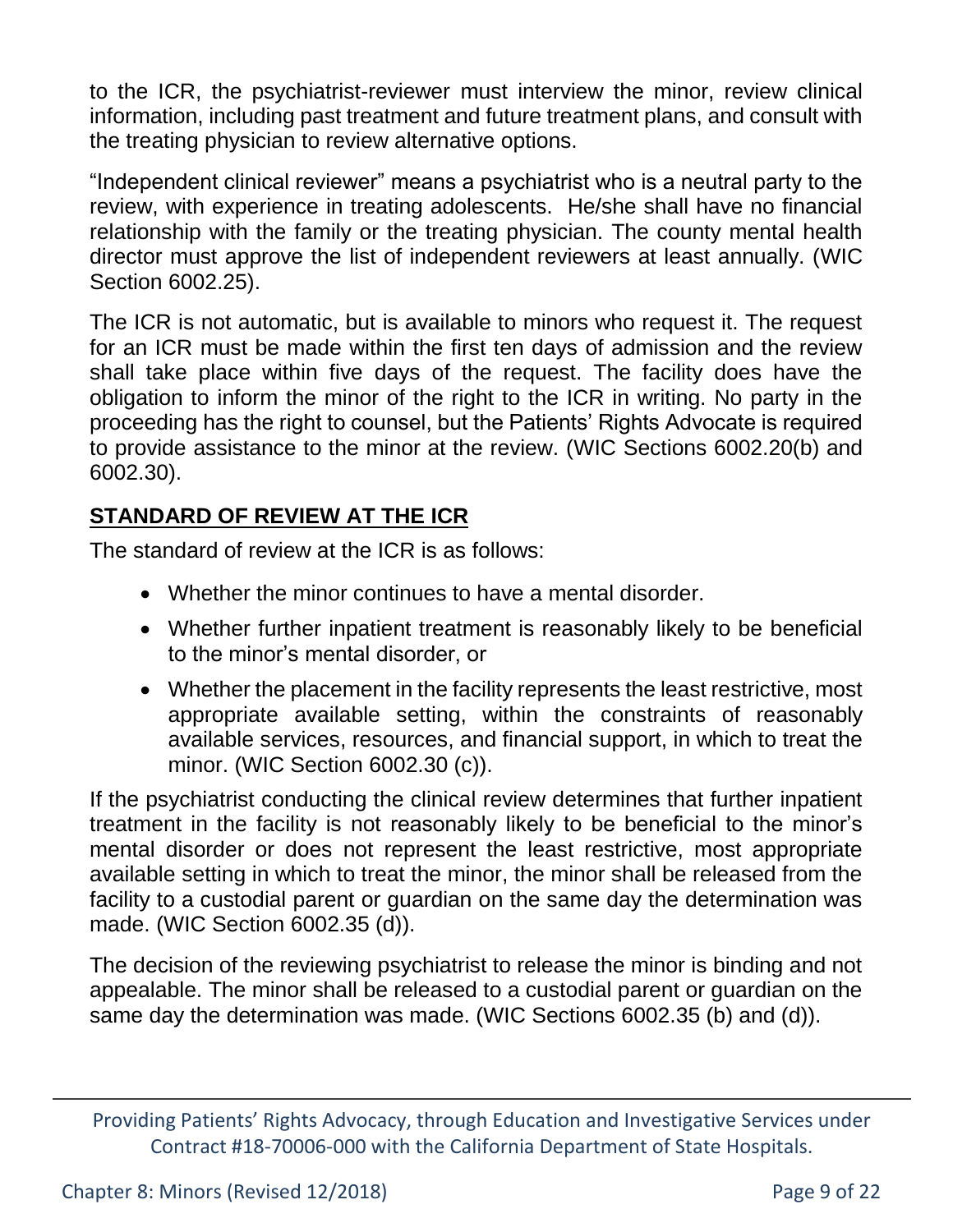#### **REVIEW PROCEDURES**

- 1) If the minor requests the ICR then the Advocate must be notified no later than one working day after the request. Only the minor can waive the right to this hearing. Once a request is made, the minor can change his or her mind at any time. (WIC Section 6002.20).
- 2) The minor has the right to be assisted by the Advocate and to question those recommending inpatient treatment. However, if the minor does not want to attend then the Advocate can represent the minor in his or her absence. (WIC Section 6002.30 (e)).
- 3) The review should be in an informal but private setting. The review can be limited to the minor, the parent/guardian, the Advocate, a representative of the facility, and the psychiatrist conducting the review. (WIC Sections 6002.30 (f), (g) and (h)).
- 4) An interpreter must be provided if any participant requires one (WIC Section 6002.30 (j)).
- 5) The reviewing psychiatrist is responsible for keeping a record of the hearing (WIC Section 6002.35 (a)).

## **RIGHT TO WRIT OF HABEAS CORPUS HEARING**

The statutes governing minors in this category do not specifically give minors the right to a habeas corpus writ hearing. However, the right is made clear by the historical language. The statutes "do not preclude the right to review of inpatient treatment through the exercise of other legal remedies available to minors, including, but not limited to, a writ of habeas corpus." Many Superior Court Local Rules specifically provide minors with this right. (Note: The judicial council LPSwrit form has an "Other" box where the form asks which LPS Act code Section the person is being held under. Minors in this category should use this "Other" box and write WIC Section 6002).

#### **"VOLUNTARY" PER PARENT TREATMENT OF MINORS IN PUBLIC FACILITIES ("ROGER S.").**

#### **1) Background: Minors right to pre-commitment ("Roger S.") hearing**

Minors voluntarily admitted by parents or a guardian to public psychiatric facilities, like minors admitted to private psychiatric facilities, are not entitled to the protections of the LPS Act. Minors 14 years and older are, however, entitled by statute to the pre-commitment hearing described below.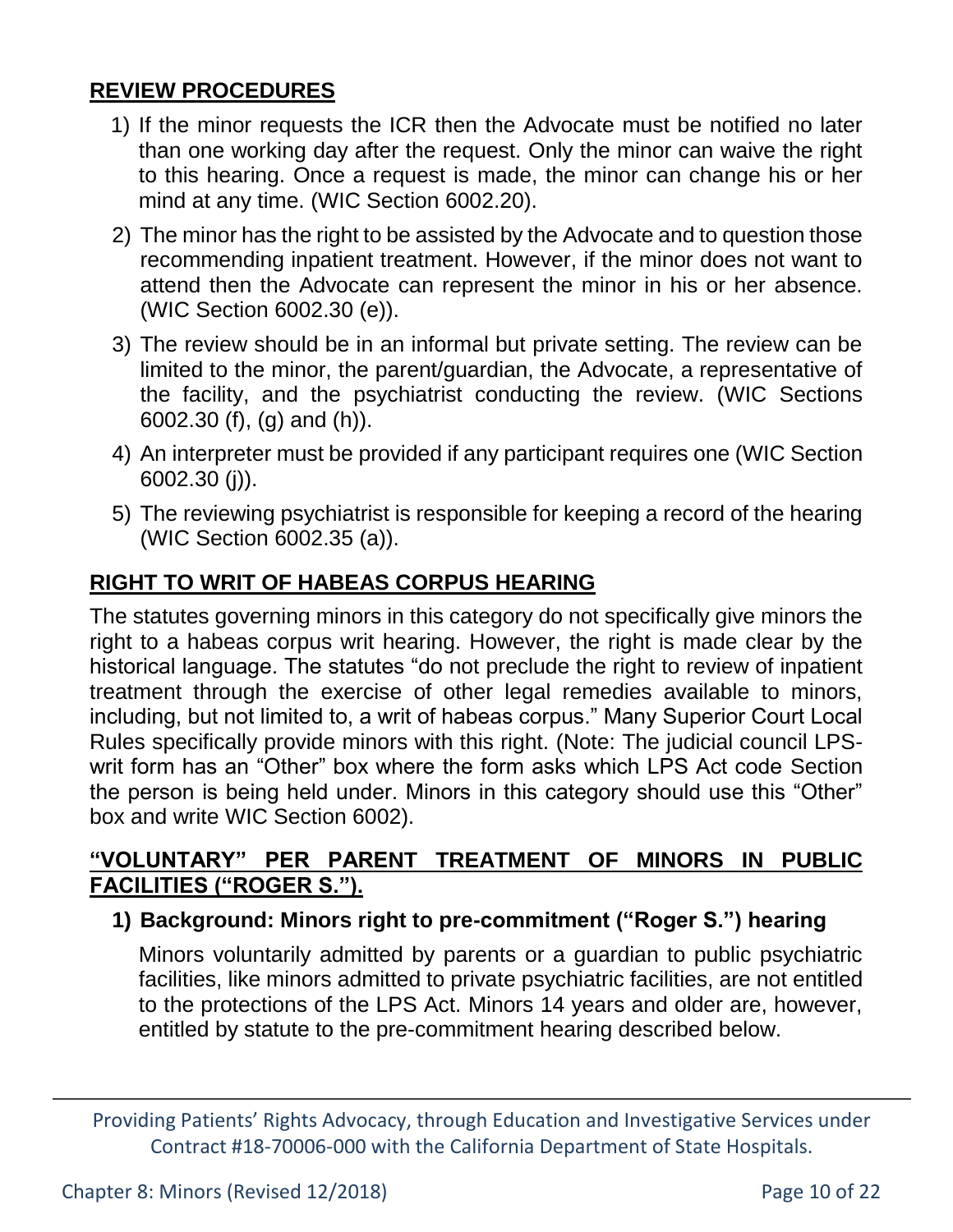In re Roger S., 19 Cal. 3d 921 (1977), the California Supreme Court held that though a minor's personal liberty interest is less comprehensive than that of an adult, a minor does possess due process rights which cannot be waived by a parent or guardian before being committed to a state hospital. The minor is not entitled to full LPS protections, but is entitled to a preadmission hearing on the issue of whether inpatient hospitalization is appropriate. The court did not require that the hearing be judicial but did establish the right to counsel, the right to present evidence, and the right to cross-examine.

Although the facts of Roger S. involved commitment to a state hospital, the rationale applies to any state controlled facility. Roger S. is therefore applicable to minors being admitted by parents to county-operated facilities.

#### **2) Standard of Review at Roger S. hearing**

Most Superior Court Local Rules require that all of the following criteria be met, by a "preponderance of evidence," in order to hospitalize a minor under the Roger S. case:

- a) The minor has a mental disorder;
- b) The minor requires twenty-four hour treatment in a locked facility;
- c) The hospital represents the least restrictive and most appropriate setting to fulfill the objectives of treatment;
- d) Hospitalization is reasonably expected to ameliorate the mental condition, and
- e) The facility is in the minor's home community, and if not, that the benefits of treatment out way the detriment of removal from that home community.

If any of the above criteria is not met, then the minor should not be committed.

The purpose of these pre-commitment hearings is to assure that admission is justified before the minor has been significantly deprived of their liberty interests. The Roger S. court wrote, "Clearly, post-admission procedures would be inadequate to avoid the trauma of removal of the child from the home and unnecessary placement in a mental hospital." However, in reality most of these hearings are post admission because a minor is usually brought in under the 72 hour hold criteria and then "transferred" to voluntary status when signed in by a parent.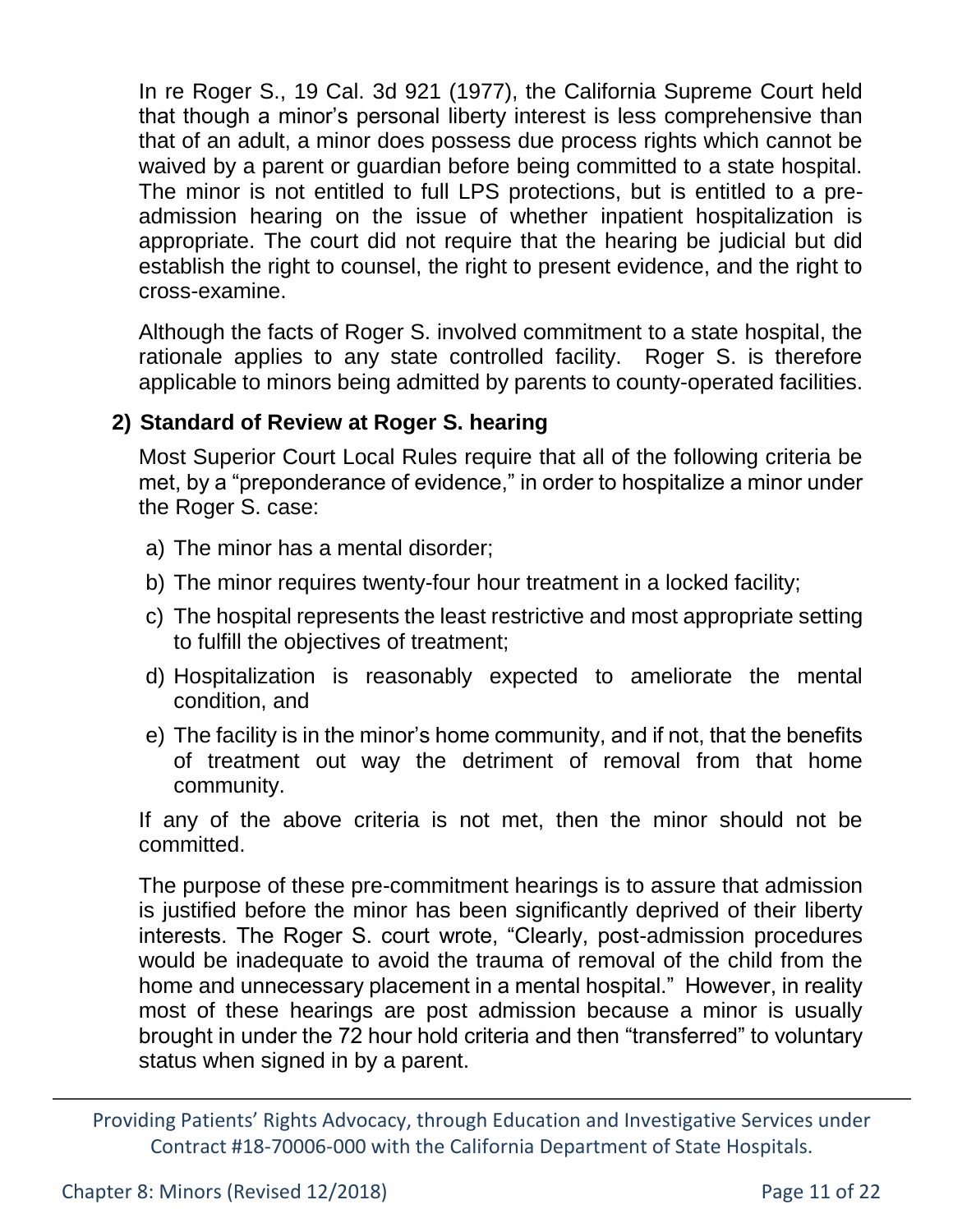#### **3) Hearing procedures**

Roger S. hearing procedures are as follows:

- a) The minor must be given notice and information about the hearing.
- b) The hearing must be before a judge or an administrative officer of the court;
- c) The minor has a right to counsel. (One appellate district court has interpreted "counsel" to mean an attorney. In re Antoine C., 186 Cal. App. 3d 424, 230 Cal Rptr.738 (1986). However, in at least one county, non-attorney Advocates are successfully conducting these hearings. Further, in some counties non-attorney advocates provide the minor with the advisement of their right to hearing and discuss with him/her whether they want to proceed to hearing or waive it).
- d) The minor has the right to appear and present evidence on his/her own behalf.
- e) The minor must have the opportunity to confront and cross-exam witnesses brought against them.

Only the minor can waive these rights after being given notice of them.

#### **4) Pre-commitment Hearings for Minors under 14 years**

The law is silent regarding the rights of children under 14 to a precommitment hearing. This lack of protection in premised on the idea that children of that age are not intelligent or mature enough to assert their own rights. Therefore, should the facts of any particular situation refute that presumption, then the right to a pre-commitment hearing should be asserted.

# **MINORS AND MEDICATION**

#### **RIGHT TO REFUSE PSYCHOTROPIC MEDICATIONS**

The Riese decision, (finding that people held involuntarily are presumed to have the capacity to consent or refuse to consent unless specifically found not to have the capacity), makes no distinction between adults and minors--it gives the presumption to all persons. Advocates should assert that all involuntarily confined minors (and even all voluntary minors over the age of 14) are entitled to undergo medication only by informed consent or by judicial order, as has been endorsed by the court for adult patients.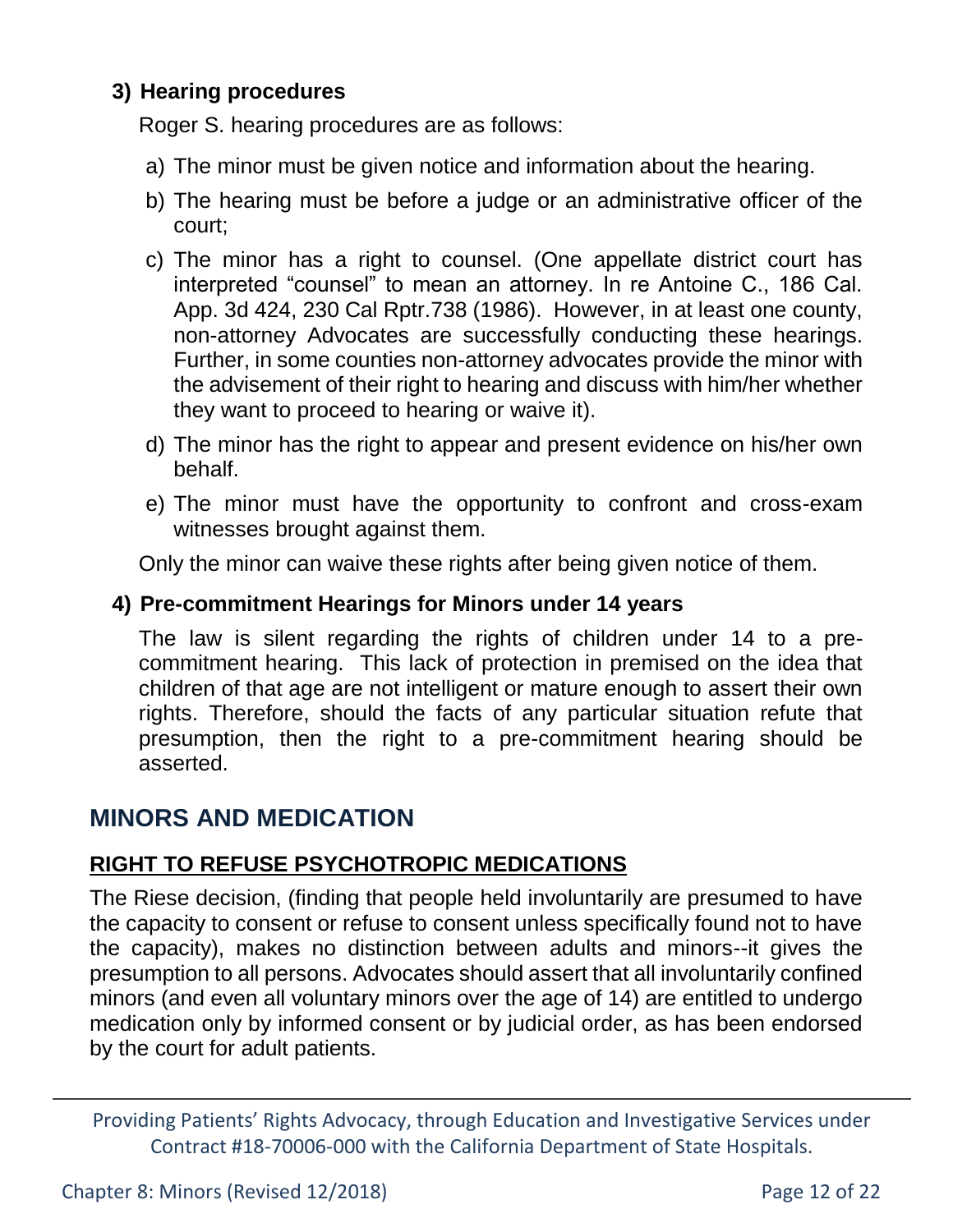A hand full of counties have convinced the Superior Court that minors held under the LPS are entitled to capacity hearings. Although in most cases, parents hold sole authority to consent to psychotropic medication for their minor children, these counties acknowledge the distinction between authority to consent and right to refuse. Consequently, they recognize that minors with capacity have the right to refuse these powerful medications under the Riese decision.

### **MEDICATION FOR MINORS UNDER THE JURISDICTION OF THE JUVENILE COURT**

For wards and dependents of the juvenile court who have been removed from the physical custody of their parents, only a juvenile court judicial officer has the authority to make orders regarding the administration of psychotropic medications. Court authorization for the administration of psychotropic medication shall be based on a request from a physician. The physician's statement supporting the request must include the following:

- 1) The diagnosis of the minor's condition that the physician asserts can be treated through the administration of the medication;
- 2) The specific medication recommended, with the recommended maximum daily dosage and length of time this course of treatment will continue;
- 3) The anticipated benefits to the minor of the use of the medication;
- 4) A description of possible side effects of the medication;
- 5) A list of any other medications, prescription or otherwise, that the minor is currently taking, and a description of any effect these medications may produce in combination with the psychotropic medication;
- 6) A description of any other therapeutic services related to the minor's mental health status; and
- 7) A statement that the minor has been informed in an age-appropriate manner of the recommended course of treatment, the basis for it, and its possible results. The minor's response must be included.

Notice of the physician's request must be provided to the parents/legal guardians, their attorneys of record, the minor's attorney, the minor's Child Abuse Prevention and Treatment Act guardian ad litem, the minor's current caregiver, the minor's Court Appointed Special Advocate, if any, and where the minor has been determined to be an Indian child, the Indian child's tribe.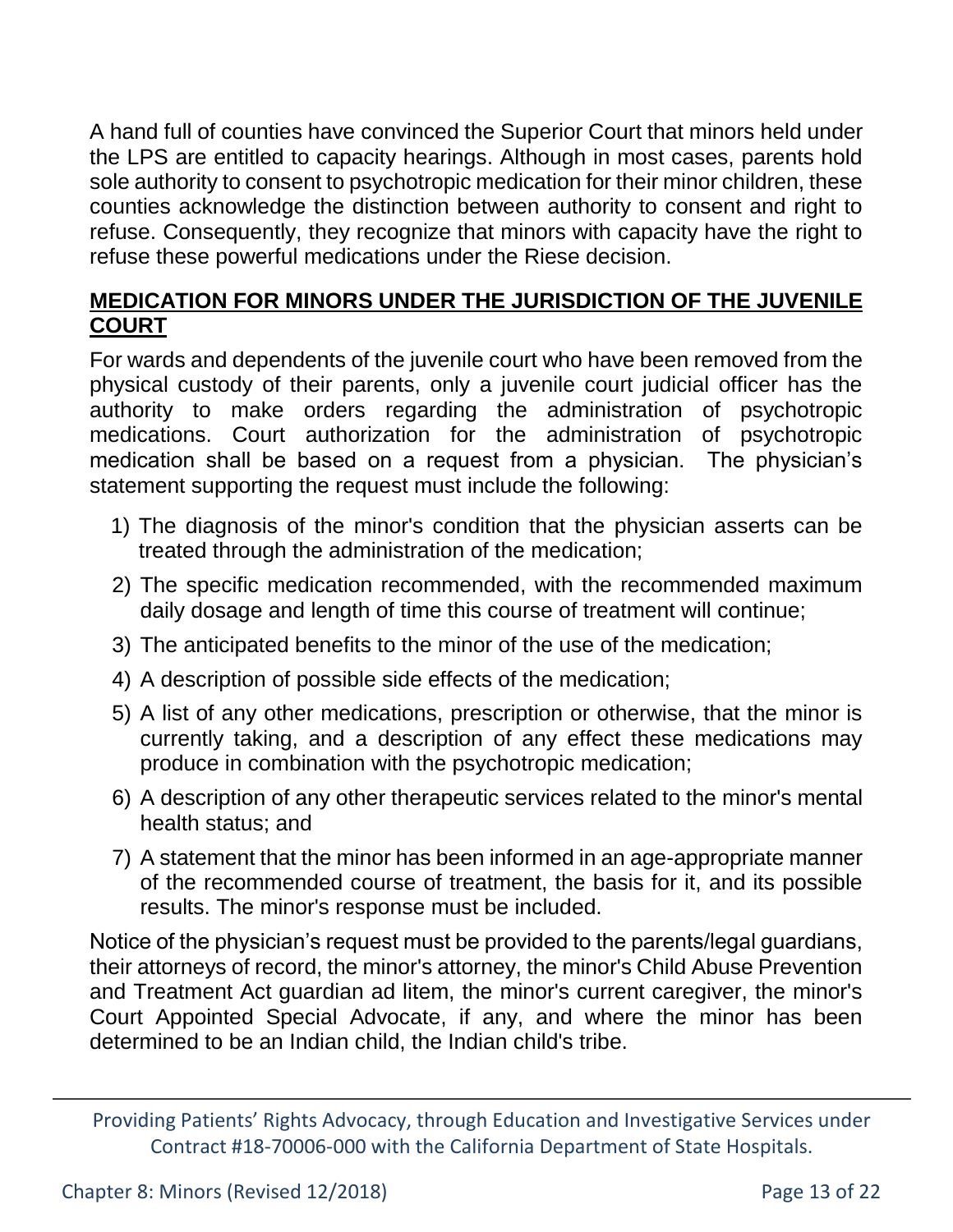Within seven court days from receipt by the court of a completed request, the juvenile court judicial officer shall either approve or deny in writing a request for authorization of psychotropic medication to the minor, or shall, upon a request by the parent, the legal guardian, or the minor's attorney, or upon its own motion, set the matter for hearing.

It should be noted that the code Sections authorizing the juvenile court to make orders authorizing psychotropic medication for both wards and dependents specify, "Nothing in this Section is intended to supersede local court rules regarding minor's right to participate in mental health decisions." This allows those counties that apply the Riese decision to minors to continue to conduct capacity hearings for wards/dependents who refuse psychotropic medication authorized by the juvenile court.

(WIC Sections 369.5 and 739.5; California Rules of Court 5.640.)

# **OTHER IMPORTANT CONSIDERATIONS**

# **MINORS HAVE THE SAME PATIENTS' RIGHTS AS ADULTS.**

Minors in any of the above categories must be advised of their rights and of their right to contact a Patients' Rights Advocate (WIC Section 5325 (h)).

The rights under WIC Section 5325(a)-(e) may only be denied for good cause. Parents/guardians may not waive them for any reason. In addition, minors have all the non-deniable rights enumerated at WIC Section 5325.1. It should be noted that the right to see and receive the services of the Patients' Rights Advocate (5325(h)) is also undeniable right, as it specifically excluded from the list of "5325" rights which may be denied for good cause. (See WIC Section 5326)

## **RESTRAINT AND SECLUSION OF MINORS IN PUBLIC AND PRIVATE INPATIENT FACILITIES**

The same protections and procedures that apply to adults also apply to minors.

# **CONSENT TO CONVULSIVE (ECT) TREATMENT.**

The laws related to Electro-convulsive treatment apply differently to minors depending on their age and voluntary status. Electro-convulsive treatment may not be performed under any circumstances on a minor under the age of twelve. Minors age twelve up to sixteen may be provided with ECT only in a life-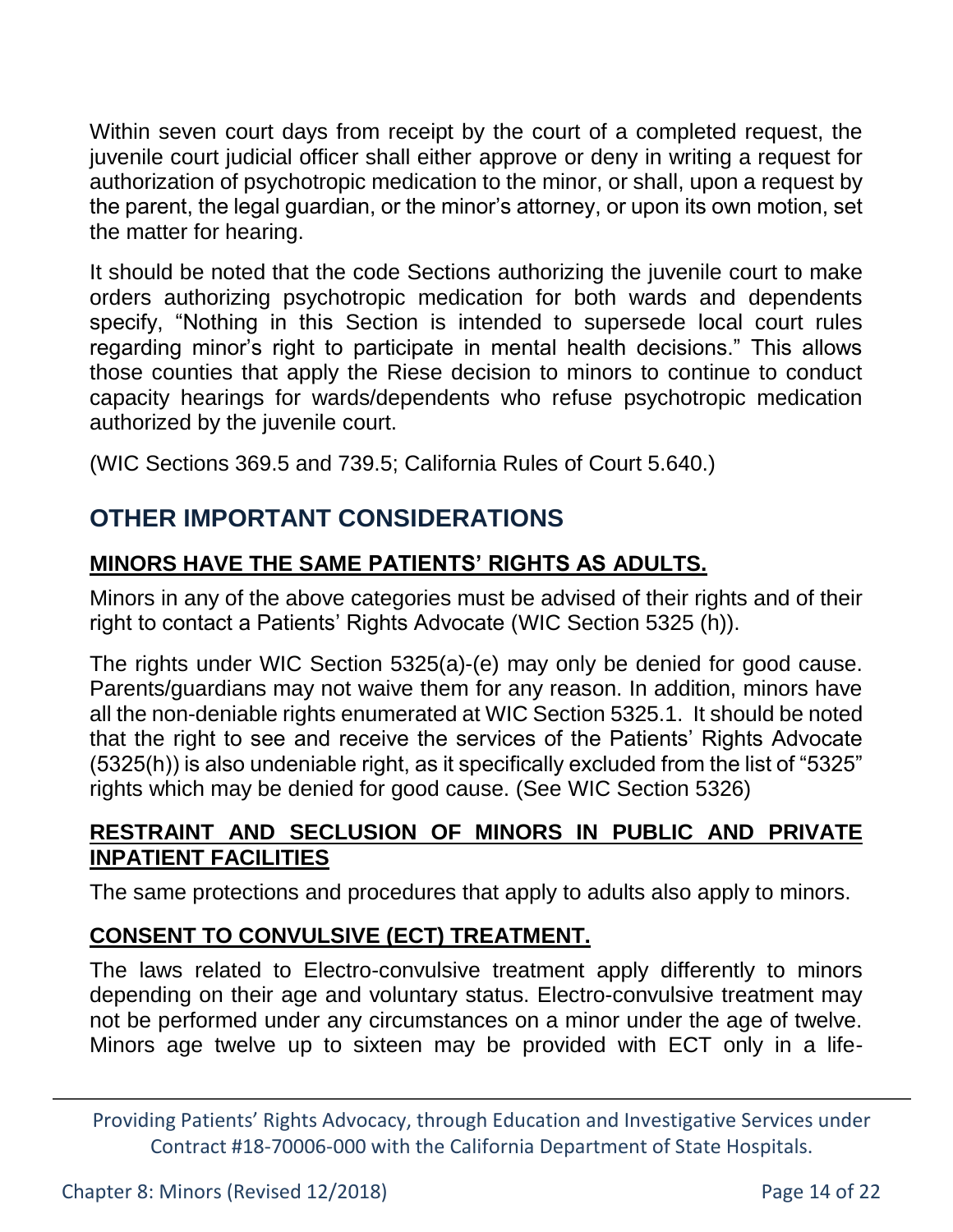threatening emergency. Minors who are 16 or 17 years old have the same rights and protections as adults related to the administration of ECT.

(WIC Section 5326.7 et seq., and 9 California Code of Regulations (CCR) Section 845 et seq.).

#### **MINORS' RIGHT TO CONSENT TREATMENT**

As a general rule parents have the right to control and consent to medical and mental health care of their children they reach 18 years of age. For minors under the jurisdiction of the juvenile court, the court may order medical treatment. For minors under the jurisdiction of the juvenile court and removed from the physical custody of their parents, only the court may order psychotropic medication for the minor. (Family Code Sections 6920-6929; WIC Sections 362, 369.5, 727 and 739.5).

There are, however, statutory exceptions to the general rule requiring parental consent.

#### **OUTPATIENT MENTAL HEALTH TREATMENT/COUNSELING OR RESIDENTIAL SHELTER SERVICES**

Family Code Section 6924(b) allow a minor age 12 or over to consent to outpatient mental health treatment or to residential shelter services without the concurrence of parent or guardian if-

- 1) The professional in charge believes the minor is mature enough to participate intelligently, and
- 2) The minor would present a danger of serious physical or mental harm to self or others without the treatment or residential services, or the minor is an alleged victim of incest or child abuse.

"Residential shelter services" means residential and other support services to minors on a temporary or emergency basis in a facility that services only minors by a governmental agency, a person or agency having a contract with a governmental agency to provide these services, an agency that receives funding from community funds, or a licensed community care facility or crisis resolution center.

"Mental health treatment or counseling services" means outpatient treatment or counseling by a governmental agency, a government contractor, an agency that receives funding from community united funds, a runaway house or a crisis resolution center.

Providing Patients' Rights Advocacy, through Education and Investigative Services under Contract #18-70006-000 with the California Department of State Hospitals.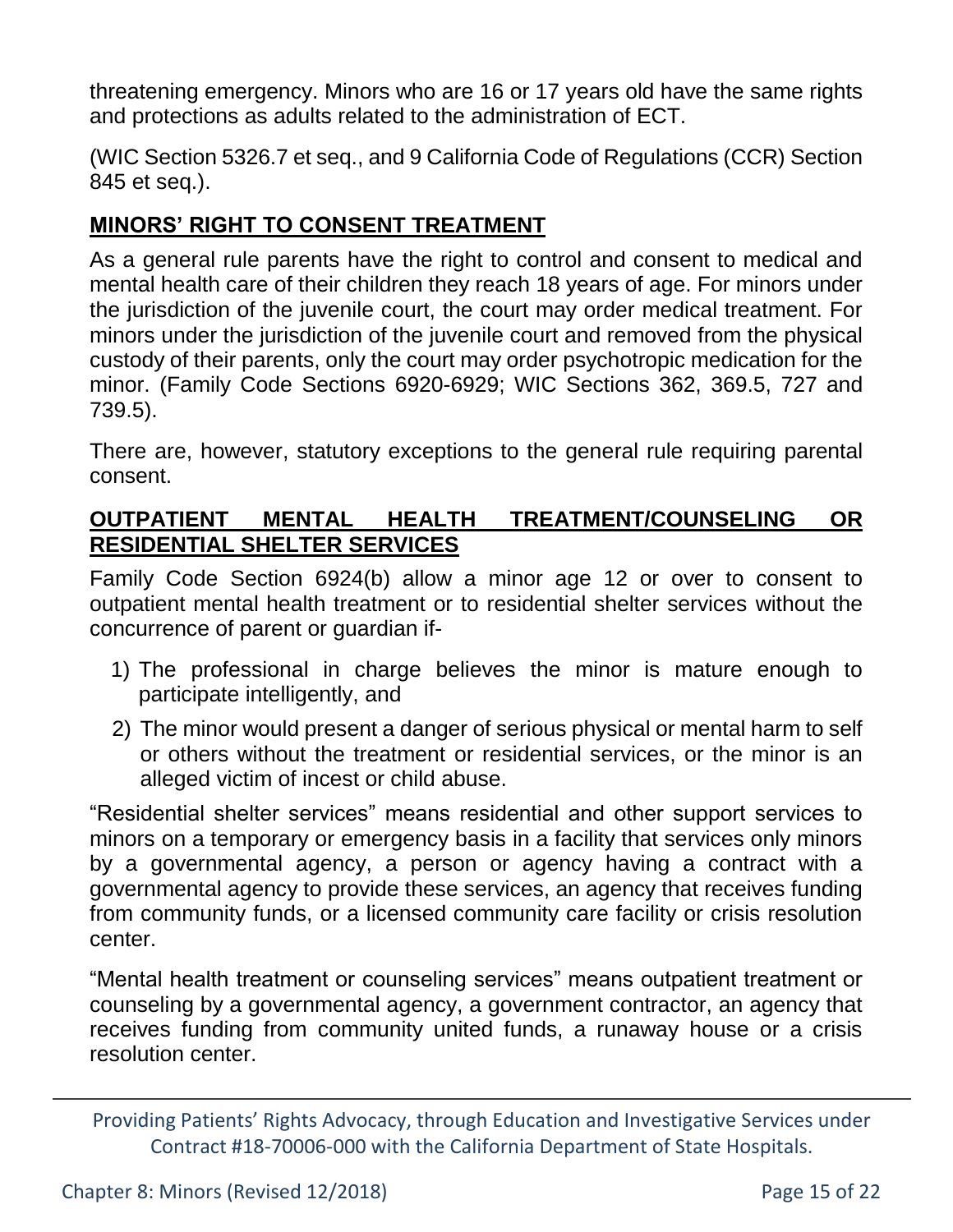The provider has the discretion to include the parent/guardian in treatment. However, in some instances, payment for services to the minor by the parent/guardian and/or participation of the parent/guardian in treatment may affect the confidentiality of the minor/physician relationship.

#### **MINOR'S CONSENT TO OTHER KINDS OF MEDICAL CARE**

A minor may consent to the following types of medical care:

- a) Prevention or treatment of pregnancy, with the exception of sterilization unless the minor seeks authorization from the court;
- b) Treatment for sexually transmitted or infectious diseases that must be reported;
- c) Diagnosis and treatment related to an alleged rape (minors 12 years and older);
- d) Diagnosis and treatment for alleged sexual assault; and
- e) Treatment related to drug or alcohol abuse with the exception of methadone treatment (minors 12 years and older).

(Family Code Sections 6925- 6929).

#### **MEDI-CAL FOR YOUTH**

Minors can get their own Medi-Cal card and use it to pay for the services minors can consent to independently. This can also include after-care treatment. This is commonly referred to as "minor consent Medi-Cal." Eligible minors who wish to receive confidential care for the services listed above may do so under the Medi-Cal Minor Consent Program.

#### **LEGALLY EMANCIPATED AND SELF-SUFFICIENT MINORS**

Legally emancipated minors requiring involuntary treatment shall be considered adults.). Emancipated minors include: those under 18 who are on active military duty; those who have been married, even if they later divorced; or "Court Declared Emancipated": minors, 14 or older, who live apart from parents/guardians with their consent and are managing their own financial affairs and their income is not derived from criminal activities. As with other adults, emancipated minors have the right to consent to or refuse medical and mental health treatment. (WIC Section 5585.59; Family Code Section 7000 et seq.)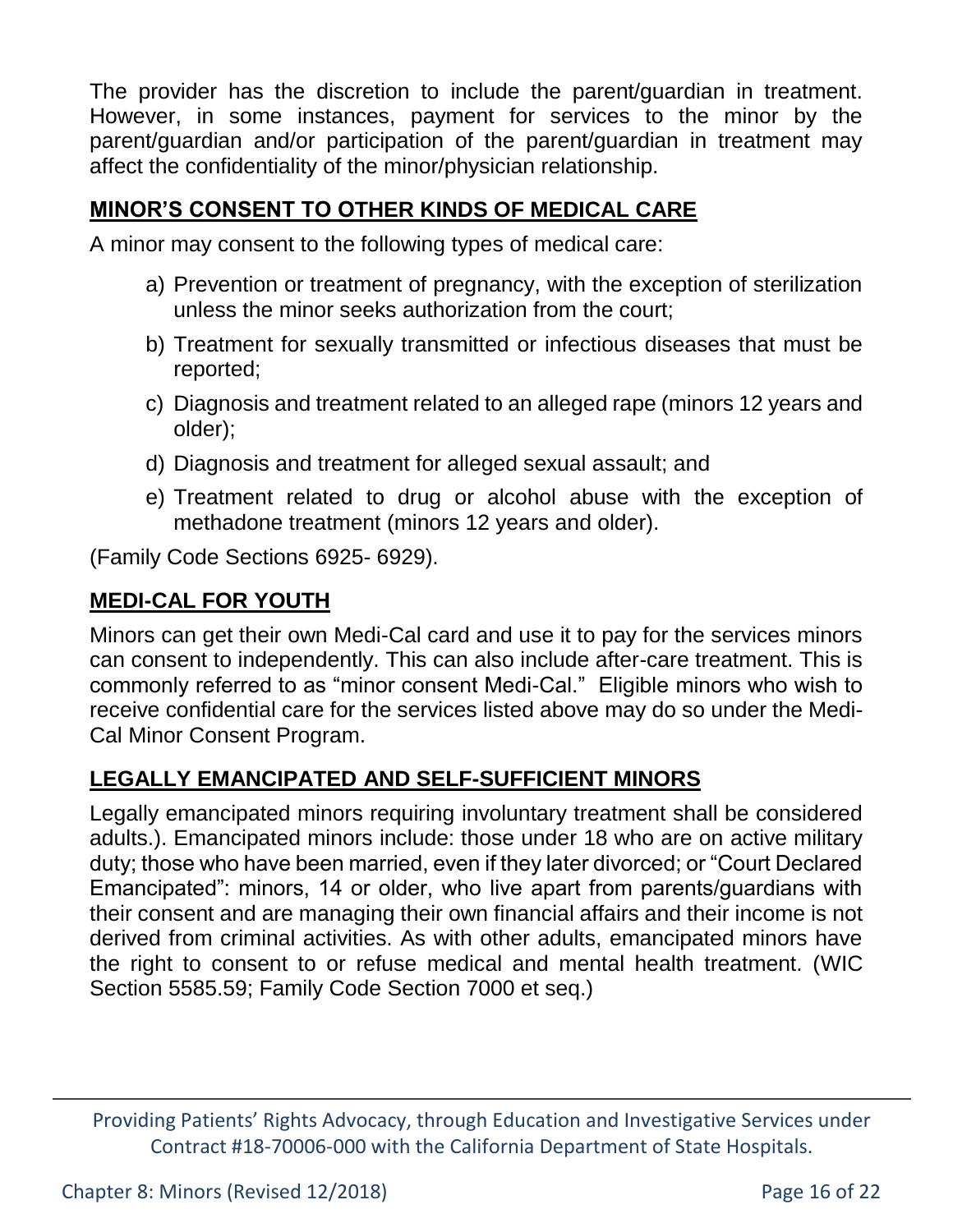"Self-sufficient Minors" may consent to medical treatment if 15 or older, living apart from parents with or without consent, and managing his/her own financial affairs, regardless of the source of those funds. (Family Code Section 6922).

# **ACCESS TO RECORDS**

#### **BY THE MINOR**

#### **1) Medical Care Records**

A minor is entitled to inspect "patient records pertaining only to health care of a type for which the minor is lawfully authorized to consent." See "Minor's consent to other kinds of medical care" above for a list. Significantly, the parent or guardian is not entitled to inspect these records without the express authorization of the minor. This is to encourage minors to seek medical and mental health care without fear of their parents/guardians finding out. (Health and Safety Code (HSC) Sections 123110 (a), 123115  $(a)(1))$ 

It is important to keep this protection in mind because children often talk about these issues in the course of mental health treatment and therefore it can and should, absent the minor's permission, be excised from any records the parent/guardian requests.

#### **2) Mental Health Records**

A minor patient can request their own mental health records, but access to these records can be denied under regulations pursuant to the federal Health Insurance Portability and Accountability Act (HIPAA), if the a "licensed health care professional has determined, in the exercise of professional judgment, that the access requested is reasonably likely to endanger the life or physical safety of the individual or another person…" (45 Code of Federal Regulations (CFR) Section 164.524(a)(3)) This applies to outpatient mental health care the minor has the right to consent to independently under California Family Code Section 6924 with the exception of "psychotherapy notes."

The commentary in the Federal Register that accompanies the HIPPA regulations makes clear that this is meant to be a narrow exception: "If a licensed health care professional determines that… permitting inspection or copying of some of the individual's protected health information is reasonably likely to result in the individual committing suicide, murder, or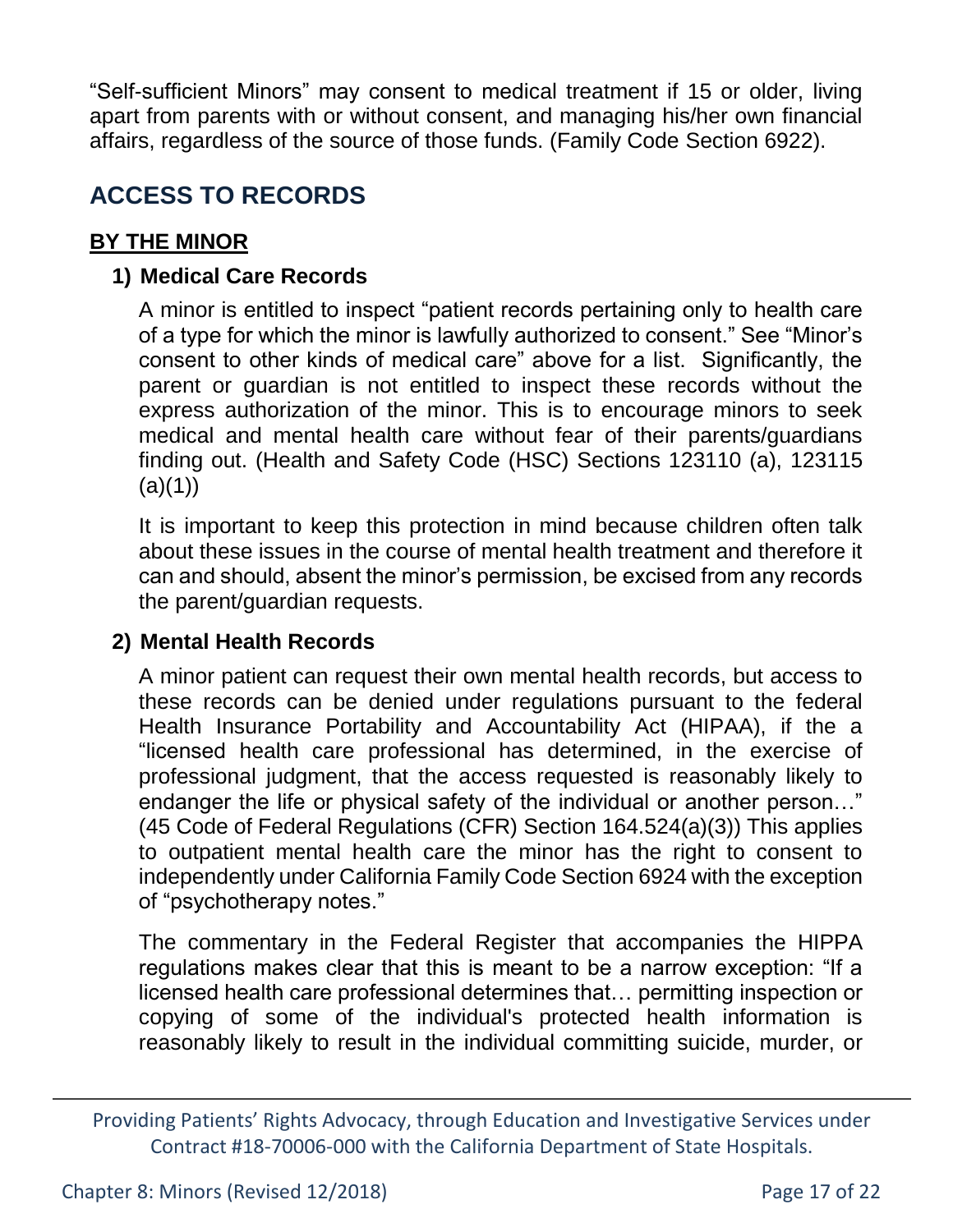other physical violence, then the health care professional may deny the individual access to that information. Under this reason for denial, covered entities may not deny access on the basis of the sensitivity of the health information or the potential for causing emotional or psychological harm." (65 Federal Register 82555).

If inspection is refused then the health care provider has to document the request and the specific reasons for the refusal. However, the provider must tell the minor that the provider is required to permit inspection by a licensed physician or psychologist if the minor patient requests that in writing. (HSC Section 123115 (b)(3))

## **BY THE PARENT OR GUARDIAN**

A minor's personal representative has the right to review the minor's medical records, except as provided below. For minors, "personal representatives" are parents or guardians. (HSC Section 123105(e)(1)).

Medical care records: See "Medical care records" above concerning excising from the mental health records information about medical treatment received pursuant to the minor's independent consent.

Mental health care records: The parent/guardian of a minor may request the minor's records. However, inspection is not automatic. If "the health care provider determines that access to the patient records requested by the representative would have a detrimental effect on the providers professional relationship with the minor patient or the minor's physical safety or psychological wellbeing, then the parent may be denied access by the health care provider." (Health & Safety Code, Section 123115 (a)(2)). This restriction of access is specifically allowed under the federal HIPAA privacy regulations. (45 CFR Section 164.502(g)(3)(ii)(B)).

#### **BY THE ADVOCATE**

A minor in any category is guaranteed, under WIC Section 5325, the right to receive the services of a Patients' Rights Advocate. The general rule is that "a recipient of mental health services is presumed competent for the purpose of entering into an agreement with" Advocates for services "unless found by the court to be incompetent to enter into" such an agreement.

Therefore, any client, i.e. any person, including a minor who is receiving mental health services, can authorize an Advocate to inspect their records. The facility may remove information given in confidence by the minor's family.

Providing Patients' Rights Advocacy, through Education and Investigative Services under Contract #18-70006-000 with the California Department of State Hospitals.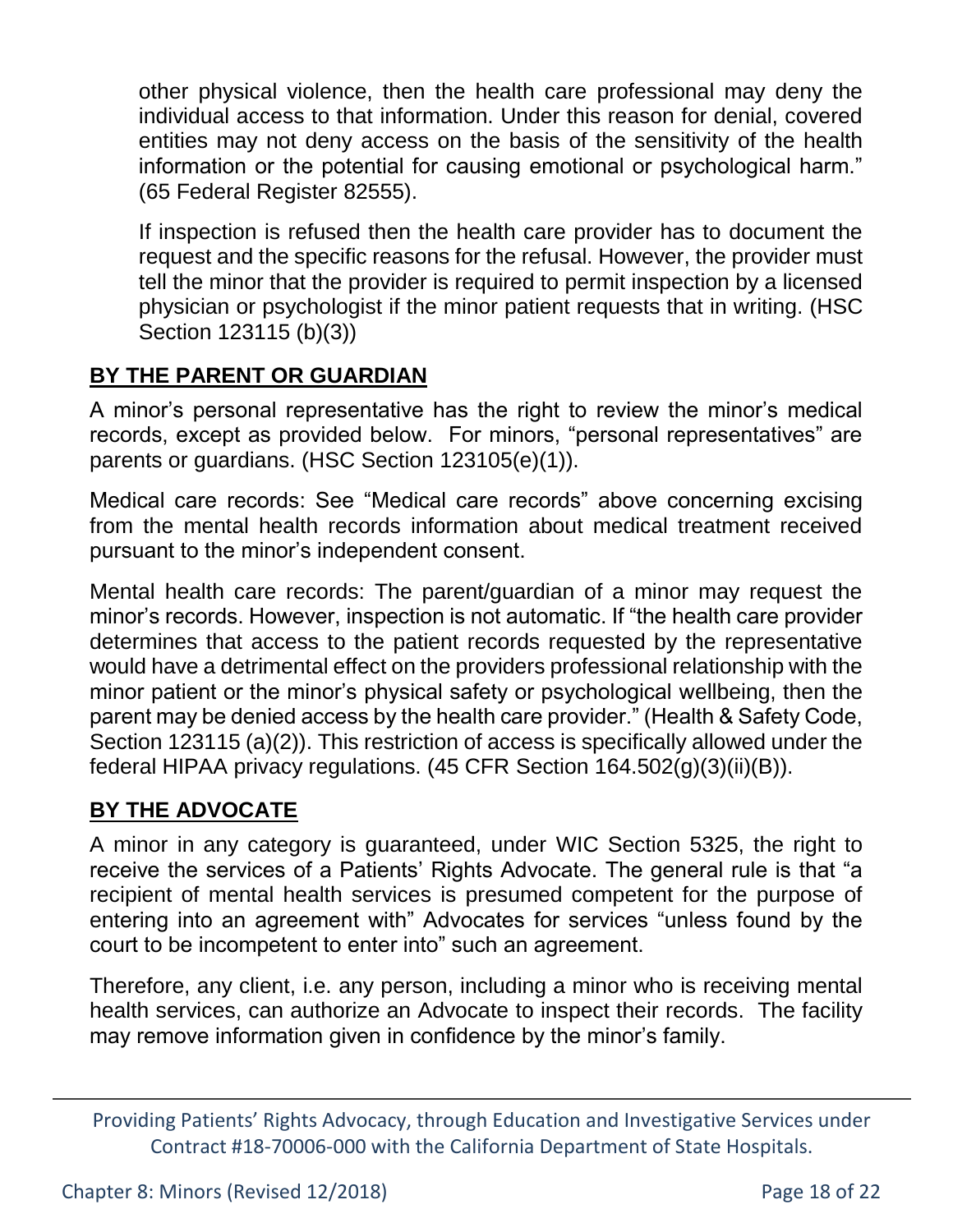## **DISCLOSURE OF MINORS RECORDS TO OTHERS**

"If the recipient of services is a minor, ward, or conservatee," then his/her parent, guardian, guardian ad litem or conservator can designate persons to receive the records. However, nothing in the statute compels "a physician, psychologist, social worker, nurse, attorney or other professional person to reveal information which has been given to him or her in confidence by members of the patient's family." (WIC Section 5328(d)).

Here again, where records are a result of treatment that the minor can consent to independently they can only be disclosed to others with the permission of the minor.

# **FACILITIES FOR MINORS**

#### **GROUP HOMES**

Group homes are 24 hour residential facilities which provide care and supervision to seven or more children and/or adolescents in a structured environment which is non-secured. They are "community care facilities" and are licensed by the Department of Social Services (DSS).

(22 CCR Section 84000 et seq.)

#### **1) Personal Rights of Residents**

The rights of minors in group homes are governed by Title 22 CCR Section 84072. Some of these rights are the same as those enumerated in WIC Sections 5325 and 5325.1. County Patients' Rights Advocates are responsible for receiving and investigating complaints from or concerning recipients of mental health services residing in licensed health facilities or community care facilities regarding abuse, unreasonable denial or punitive withholding of rights. (WIC Section 5520).

While patients' rights advocates do have access to clients in community care facilities, the licensing agency, DSS-Community Care Licensing (CCL), has ultimate responsibility for monitoring and investigating residents' complaints. Advocates should therefore develop a working relationship with CCL personnel.

#### **2) Discipline and Use of Seclusion and/or Restraints**

A facility cannot initiate forms of discipline which violate the minor's personal rights referred to above. Acceptable forms of discipline which a facility may

Providing Patients' Rights Advocacy, through Education and Investigative Services under Contract #18-70006-000 with the California Department of State Hospitals.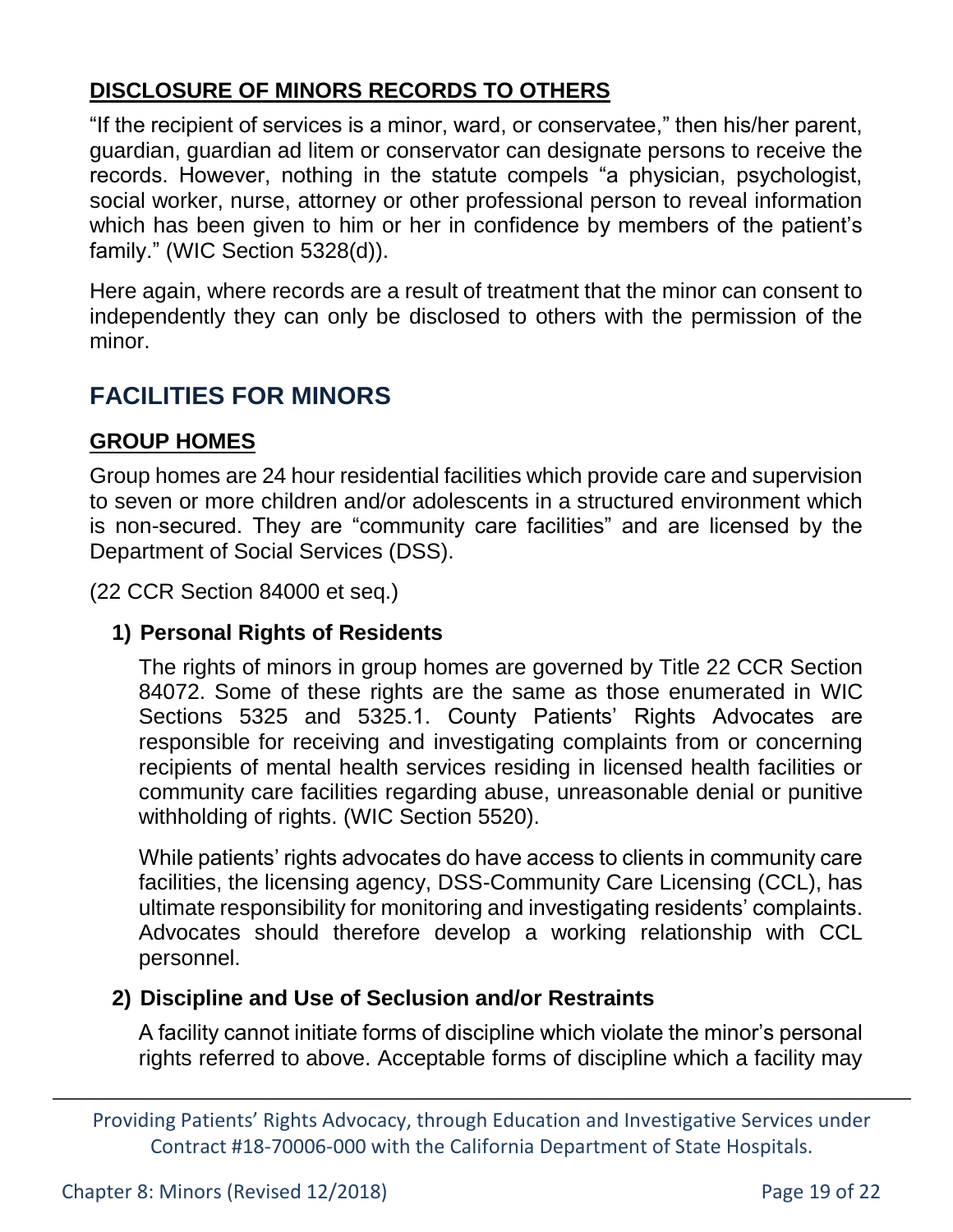utilize are listed in Title 22 CCR Section 84072.1. A facility must maintain and implement written policies and procedures governing this practice.

The use of locked seclusion and/or restraint are not allowed by the regulations. Advocates should obtain a copy of the facility's policies and procedures, as well as, any waivers which the facility has obtained from DSS-CCL when investigating a complaint regarding the appropriateness of a particular use of discipline and /or restraint.

## **COMMUNITY TREATMENT FACILITY**

Community Treatment Facilities (CTF) are secured residential facilities and are programs for seriously emotionally disturbed minors and wards or dependents of the juvenile court. CTF's are licensed by the Department of Social Services and certified by the Department of Health Care Services. The facility shall be defined as "secure" if residents are not permitted to leave the premises of their own volition. DHCS shall limit the total number of beds to no more than 400 beds, statewide. The number of secure and non-secure beds that a facility maintains can only be modified with the approval of both DHCS and DSS.

(WIC Section 4094 et seq.; Title 9 CCR 1900 et seq.)

### **1) Criteria for Admission**

Only minors certified by an appropriate mental health professional as "seriously emotionally disturbed", as defined in WIC Section 5600.3(a)(2), for whom less restrictive mental health interventions have been tried, as documented in the case plan, or who are placed in an acute psychiatric hospital or state hospital, or out of state facility can be placed in a CTF. (WIC Section 4094.5(a)).

The minor shall be determined, by a county interagency placement committee, to be in need of the level of care provided by a CTF. (WIC Section 4094.5(c)(1)).

The minor must be considered, clinically, to require a period of containment to participate in and benefit from mental health treatment. The proposed treatment program at the CTF must be reasonably expected to improve the minor's mental disorder. (See also Title 9 CCR Sections 1923(b), (c) & (d) which specify the admission criteria in greater detail).

Minors who are admitted to a CTF must be either (a) under the jurisdiction of the juvenile court and have made a voluntary application for mental health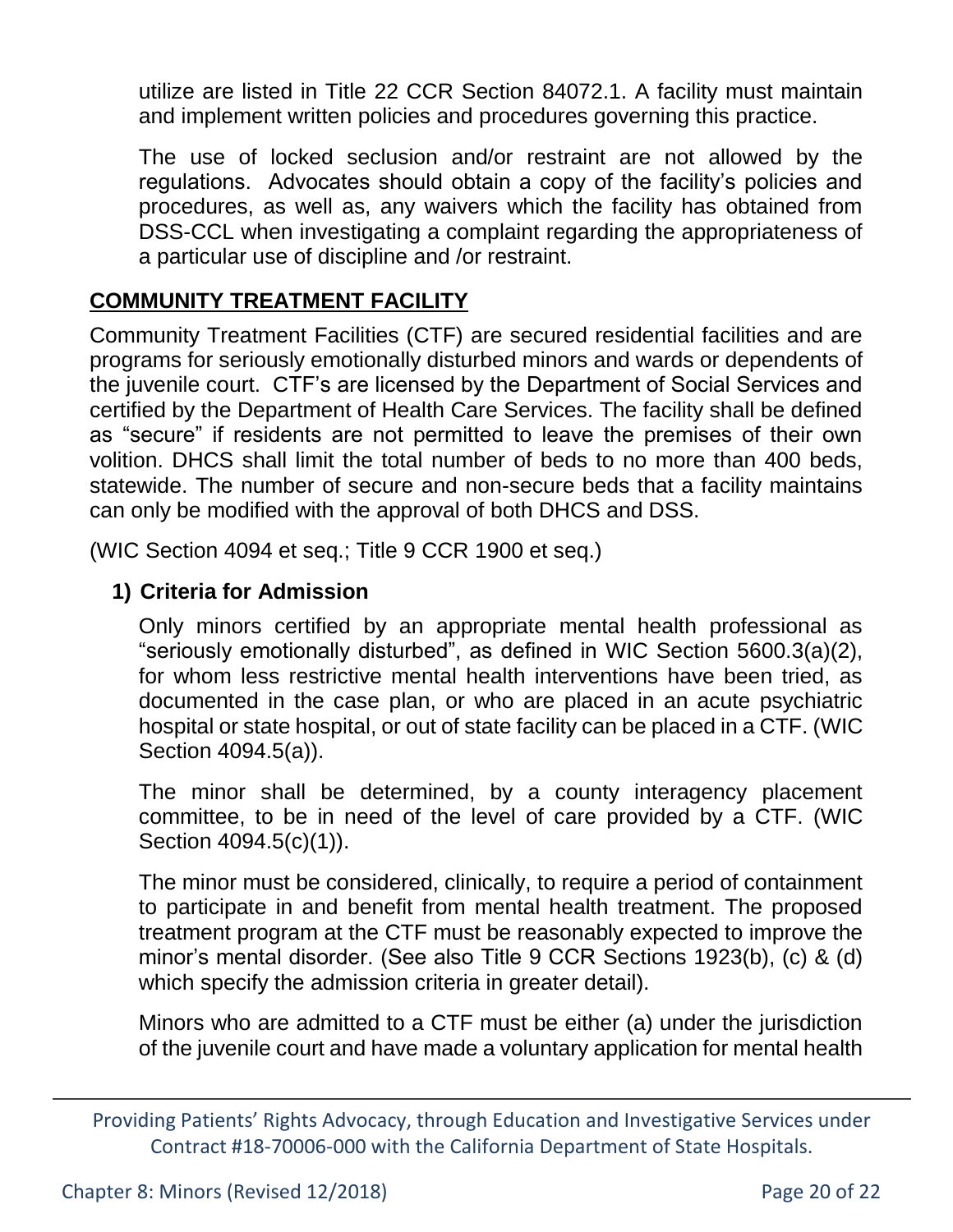services pursuant to WIC Section 6552, or (b) admitted with the informed consent of a parent, guardian, conservator or other person having custody of the minor.

#### **2) Due Process Rights**

Any minor admitted to a CTF shall have the same rights afforded to minors admitted to a state hospital or county acute psychiatric hospital pursuant to the "Roger S." procedures. ("Voluntary Per Parent" Treatment of Minors in Public Facilities above). Minors who are wards or dependents of the court shall be afforded due process pursuant to WIC Section 6552 and may not be admitted involuntarily except in accordance with the LPS Act. (Note: Minors under the juvenile court's jurisdiction cannot be admitted to a CTF by court order or by consent of the minor's parent or guardian, probation officer or social worker).

The specific pre-admission due process procedures are listed in the regulations at Title 9 CCR Section 1923(b). All minors have a right to a writ of habeas corpus within two judicial days of filing a petition in the superior court in the county in which the facility is located pursuant to WIC Section 4094.6. (See Title 9 CCR Section 1926 for specific requirements related to such a request by a minor).

#### **3) Patients' Rights**

Minors admitted to a CTF have the contained in WIC Sections 5325, 5325.1, 5325.2 and 5325.6. In addition to the rights above, every minor in a CTF has the right to participate in daily outdoor activities. (Title 9 CCR Section 1931).

Every minor admitted to the facility must be personally informed of their rights in writing or by other means if unable to read or understand the information provided; such notification must be noted in the minor's facility record within 24 hours of admission. A list of right of rights must be posted in all wards and common living areas. (Title 9 CCR Section 1932).

Any denial of rights must comply with "good cause" criteria and documentation of the denial, including specific information must be noted in the minor's facility record immediately following the denial. The right must be restored as soon as good cause for the denial no longer exists. (Title 9 CCR, Sections 1934- 1937).